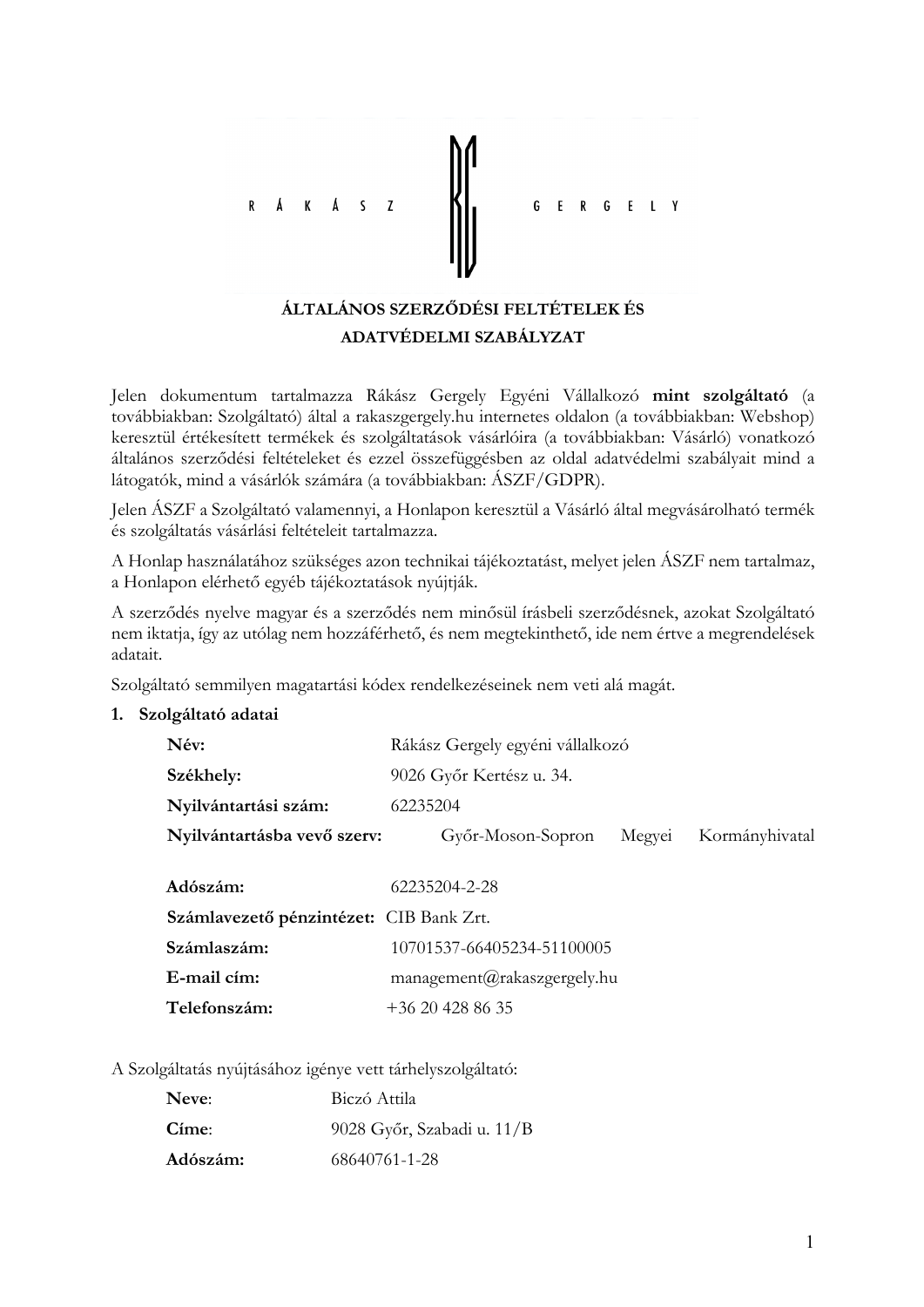# 2. A Vásárlás feltételei és menete

# 2.1. Regisztráció

A Webshop tartalmának minden része elérhető bármely Vásárló számára, regisztráció nélkül, a vásárlás nincs regisztrációhoz kötve.

# 2.2. Megrendelés

Vásárló az alábbi módon tud megrendelést leadni a Webshopban elérhető termékekre:

# 2.3. Termék vásárlása

# 2.3.1. Termék kiválasztása

A "Diszkográfia", "CD/DVD" menüpont alatt megjelenő "Termékekre" (CD-k, DVD-k) kattintva érhető el a terméket bemutató oldal ahol a megrendelés megkezdhető.

# 2.3.2. Megrendelés véglegesítése

A piros kosarat tartalmazó négyzetre kattintva helyezhető a kiválasztott termék a kosárba. Amennyiben több terméket szeretne megvásárolni, kattintson a "Vásárlás Folytatása", ha fizetni szeretne, kattintson a "Pénztárhoz" gombra. Utóbbi esetben, illetve, a kiválasztott több termék esetén az oldal jobb felső sarkán lévő "Kosár" gombra kattintva jutunk el a vásárlási felületre. Itt módosíthatjuk az adott termékek mennyiségét, törölhetjük őket. Ezt követően a Vásárlás gombra kattintva egy vásárlói űrlap kitöltésével lehet a terméket megrendelni, a szállítási és számlázi információkat, illetve a fizetés módját megadni.

# 2.3.3. Visszaigazolás

Szolgáltató a megrendelés sikerességéről az ezt követő felületen és emailben is értesíti a Vásárlót, ahol a Vásárló megrendelésének száma is megtalálható.

A rendelés feladása tehát az adott termékoldalon a vásárlói űrlap lezárását jelző gombra kattintással történik, ami a Vásárló részére fizetési kötelezettséget keletkeztet.

# 2.4. Koncertiegy vásárlása

# 2.4.1. Koncertjegy kiválasztás

A "Koncertek" menüpont alatt megjelenő Koncertek nevére megjelenő lapon a "Jegyek Itt" menüpontra kattintva választható ki az adott koncertre szóló jegy típus, vagy a "Koncertek" menüpont alatt megjelenő Koncertek neve mellett jobbra található "Online Jegyvásárlás" gombra kattintva választható ki a megfelelő jegy típus és mennyisége.

A koncertjegy megvásárlással a Vásárló elfogadja, hogy a koncerten készülhet olyan kép és videófelvétel, amelyen a Vásárló is szerepelhet a közönség tagjaként. Ezek a felvételek utólag nyilvánosságra hozhatóak a Honlapon elérhető adatkezelési tájékoztató szerint.

# 2.4.2. Megrendelés véglegesítése

A "kosárba" gombra kattintva megjelenő felületen véglegesíthető a jegy mennyisége. Ezt követően a "tovább a vevő adataihoz" gombra kattintva egy vásárlói űrlap és számlázási adatok kitöltésével lehet a jegyeket megrendelni a "fizetés" gombra kattintva. A gomb megnyomásával Ön megrendeli a jegyeket és ezt követően átirányítjuk az Ön által választott pénzügyi szolgáltató fizetési felületére. Itt kell megadnia a fizetéshez szükséges információkat. A tranzakció több másodpercet is igénybe vehet. Megrendelése akkor válik véglegessé, ha a fizetés sikeresen lezárult.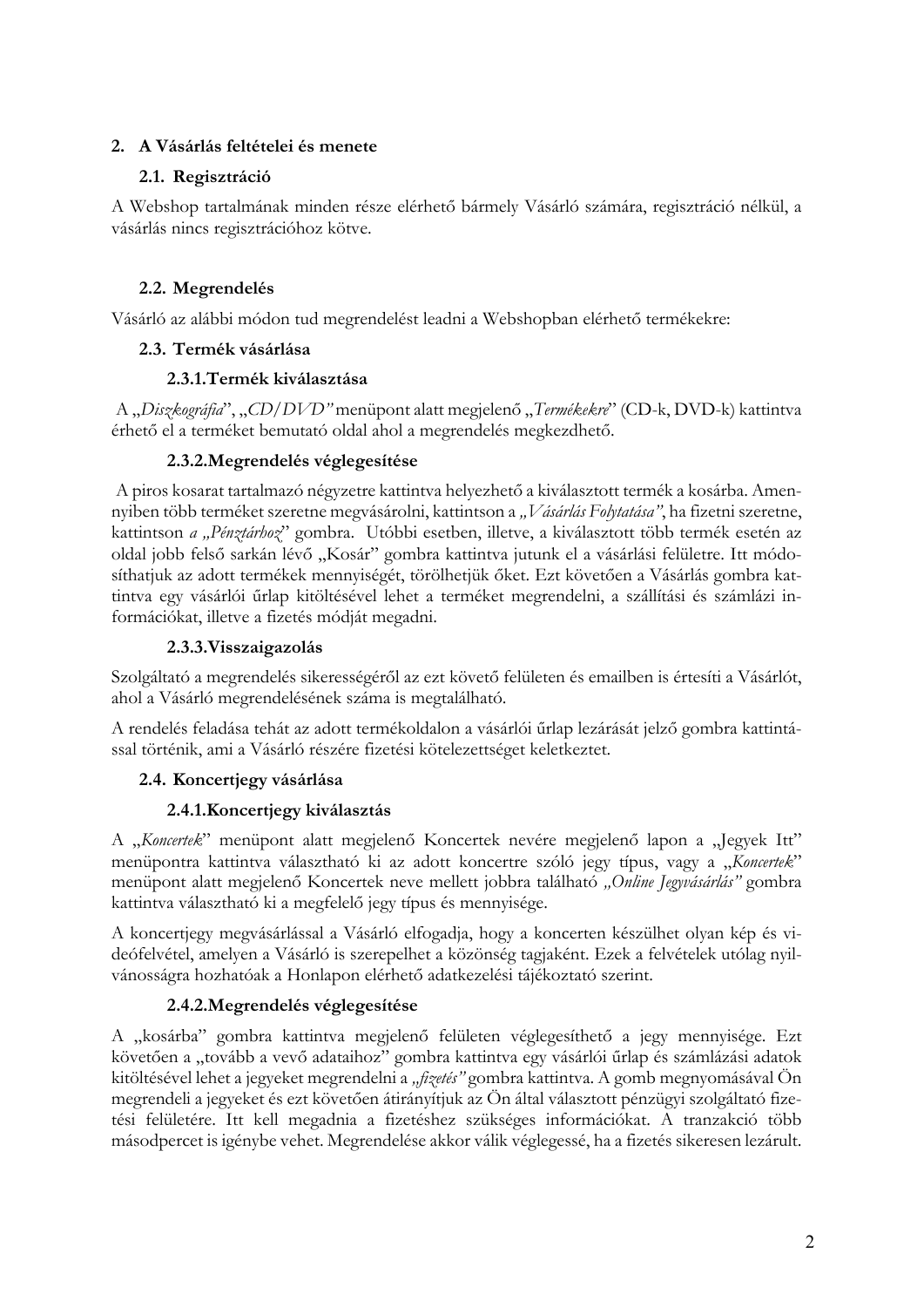A vásárlással a Vásárló tudomásul veszi, hogy a koncertekről a koncertnek helyt adó intézmények saját adatkezelési szabályaik szerint felvételt készíthetnek.

# 2.4.3. Visszaigazolás

A sikeres fizetést követően a megvásárolt jegy, e-ticket formájában, a vásárlás során megadott emailben kerül kiküldésre.

# 3. Termékek és szolgáltatások árának megfizetése

A Webshopban feltüntetett árak a rendelés időpontjában érvényes árak, amelyeket a Webshopban a termékek mellett talál a Vásárló. Az árak bruttó árak, a 27% ÁFA-t tartalmazzák, azonban ezek az árak nem tartalmazzák a szállítási költséget.

Szolgáltató nem vállal felelősséget a gondossága ellenére és/vagy az informatikai rendszer hibájából eredően nyilvánvalóan hibásan feltüntetett árért.

Nyilvánvalóan hibásan feltüntetett árnak minősül különösen:

- $\Box$ 0 Ft-os ár,
- kedvezménnyel csökkentett, de a kedvezményt tévesen feltüntető ár (pl.: 1000 Ft-os termék esetén a 20 %-os kedvezmény feltüntetése mellett 500 Ft-ért kínált termék),
- az olyan esetek, amikor nyilvánvaló, hogy a Termék nem az igazolható piaci áron  $\overline{a}$ került feltüntetésre és az Eladó nem kedvezménnyel értékesíti a Terméket (pl.: nyilvánvalóan elírt ár: 10 000 Ft helyett 1000 Ft-ért feltüntetett ár).

Igazolt piaci árnak az árukereső oldalak szerinti átlagár tekintendő.

Hibás ár feltüntetése esetén Szolgáltató felajánlja, a termék valós áron történő megvásárlásának lehetőségét, mely információ birtokában a Vásárló eldöntheti, hogy megrendeli valós áron a terméket vagy minden hátrányos jogkövetkezmény nélkül lemondja a megrendelést.

Amennyiben Szolgáltató és a Vevő között a hibás áron létrejött az adásvételi szerződés. Szolgáltató a szerződést felmondhatja, illetve megtámadhatja, amennyiben a valós áron nem tud Vásárlóval megállapodni.

# 4. Adatbeviteli hibák javítása

Vásárlónak a rendelés bármely szakaszában és a megrendelés Szolgáltató részére való elküldéséig a Webshopban bármikor lehetősége van az adatbeviteli hibák javítására az űrlap módosításával.

Amennyiben a Vásárló véglegesítette rendelését és a megadott adatokban hibát fedez fel, akkor a lehető legrövidebb időn belül kezdeményeznie kell a rendelése törlését, vagy módosítását. A hibás rendelés törlését a megrendeléskor/regisztrációkor megadott email címről küldött elektronikus (email) levéllel jelezheti Vásárló a Szolgáltató felé. Ezt követően a helyes adatokat tartalmazó rendelés újra feladható.

# 5. Ajánlati kötöttség, visszaigazolás

A megrendelések feldolgozása munkanapokon történik legkésőbb a megrendelést követő napon 16 óráig.

A szolgáltató e-mail értesítésben visszaigazolja a Vásárló részére a megrendelés elfogadását, és a szerződés létrejöttét, mely visszaigazoló e-mail tartalmazza a Vásárló által a vásárlás, illetve regisztráció során megadott adatokat (számlázási és szállítási információk), a rendelés azonosítóját, a rendelés dátumát, a megrendelt termékek, vagy koncertjegyek felsorolását, mennyiségét, a termék árát, szállítási költséget és a fizetendő végösszeget, és a Szolgáltató elérhetőségi adatait.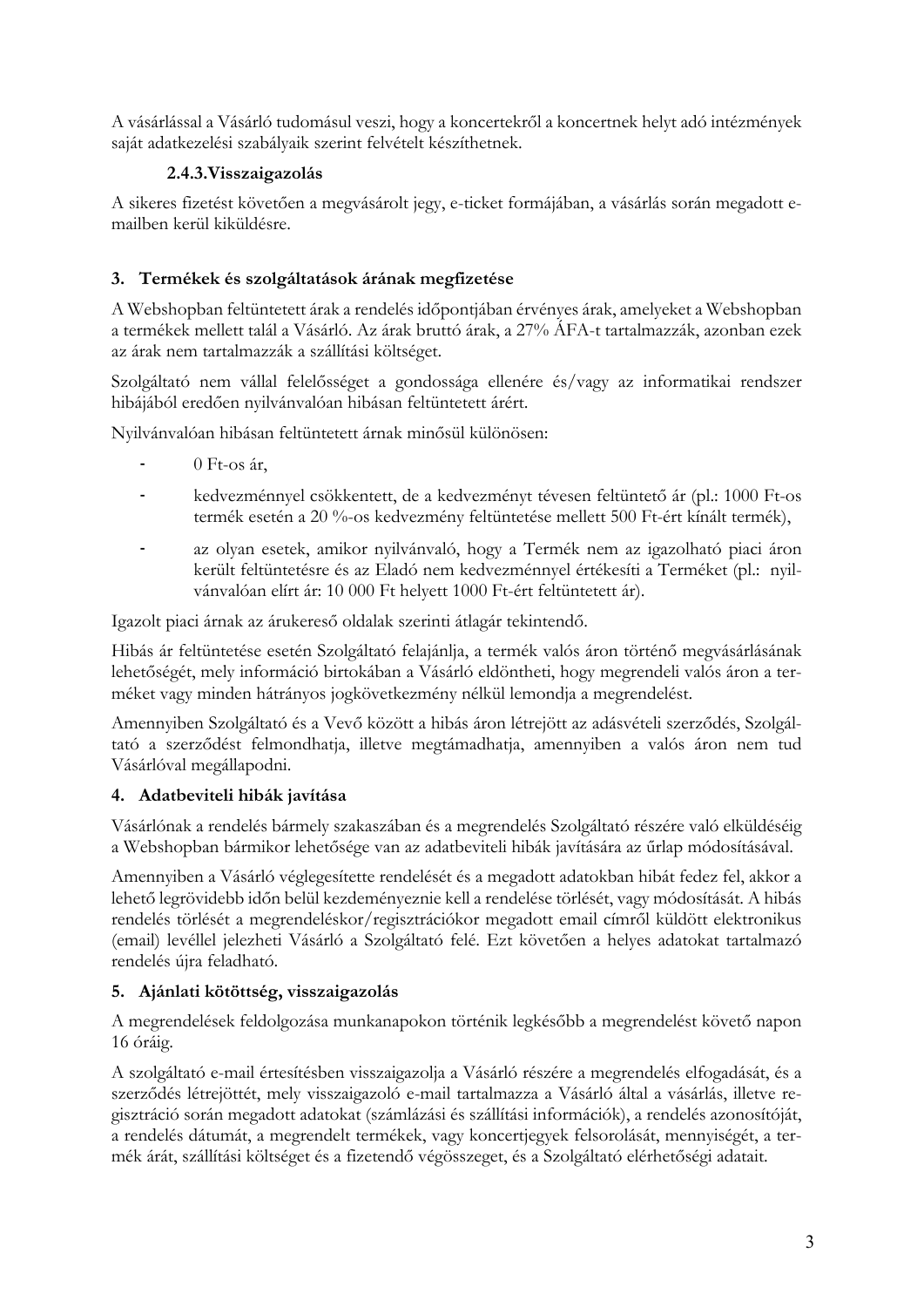A visszaigazoló e-mail Szolgáltató részéről a Vásárló által tett ajánlat elfogadásának minősül, mellyel érvényes szerződés jön létre Szolgáltató és Vásárló között.

Vásárló mentesül az ajánlati kötöttség alól, ha legkésőbb 48 órán belül nem kapja meg Szolgáltatótól az elküldött rendelésre vonatkozó visszaigazoló emailt.

Ha Vásárló rendelését már elküldte a Szolgáltató részére és hibát vesz észre a visszaigazoló emailben szereplő adatok tekintetében, azt 1 napon belül jeleznie kell Szolgáltató felé, a nem kívánt rendelések teljesítésének elkerülése érdekében.

A megrendelés elektronikus úton megkötött szerződésnek minősül, amelyre a polgári törvénykönyvről szóló 2013. évi V. törvény, az elektronikus kereskedelmi szolgáltatások, valamint az információs társadalommal összefüggő szolgáltatások egyes kérdéseiről szóló 2001. évi CVIII. törvényben foglaltak irányadóak. A szerződés a fogyasztó és a vállalkozás közötti szerződések részletes szabályairól szóló 45/2014 (II.26.) Korm. rendelet hatálya alá tartozik, és szem előtt tartja a fogyasztók jogairól szóló Európai Parlament és a Tanács 2011/83/EU irányelvének rendelkezéseit.

A megrendelés beérkezését követően előfordulhat, hogy bizonyos termékekből nem áll rendelkezésre elegendő mennyiség a Vásárló kiszolgálásához (törekszünk arra, hogy mindig a legfrissebb készlettel dolgozzunk). Ebben az esetben Szolgáltató munkatársa e-mailben vagy a Vásárló által megadott telefonszámon informálja a Vásárlót és tájékoztatja az alternatív megoldásokról.

# 6. Fizetés

A vásárlandó termék (CD,DVD) ellenértékét a vásárló díjbekérő kiküldését követően átutalással, a megrendelését visszaigazoló e-mailben írtaknak tudja teljesíteni, vagy utánvétellel, vagy bankkártvás fizetéssel.

A koncertjegyeket bankkártyás fizetéssel tudja a vásárló teljesíteni.

# 7. Számla

Szolgáltató a Vásárló részére a termékkel együtt ad át számlát.

# 8. Szállítás

A Webáruházban leadott termék megrendeléseket a Magyar Posta Zrt. teljesíti a mindenkor érvényes postai díjszabás szerint. A csomagok kézbesítése munkanapokon történik 8-17 óra közötti időszakban. Amennyiben ebben időszakban nem tartózkodik otthon, a csomagküldő a kézbesítést megismétli, illetve a küldeményt később átveheti a kézbesítő által megjelölt postahivatalban.

Utánvételes rendelés esetén a csomagot annak átvételekor a postásnak kell kifizetni. A fizetendő végösszeg a megrendelés összesítője és visszaigazoló levél alapján minden költséget tartalmaz

Ha a Vásárló sérülést tapasztal a terméken vagy a csomagoláson, az átvétel során, a sérülésekről a kiszállítást végző személy jelenlétében kérni kell jegyzőkönyv felvételét, vagy meglévő jegyzőkönyv kibővítését. Amennyiben az átvételkor láthatóan sérült a csomagolás vagy a termék, és a sérülés az áru átvételét megelőzően keletkezett, a termék visszavételét Szolgáltató díjmentesen biztosítja. Az átvételt követően észlelt sérülésért Szolgáltató felelősséget nem vállal.

Szolgáltató nem vállal felelősséget a hibásan megadott adatok miatti késedelmes, vagy meghiúsult szállítási eseményekért.

| Szolgáltató |                | vagy | több          | kiadvány    | vásárlása | eseten      |
|-------------|----------------|------|---------------|-------------|-----------|-------------|
|             | postaköltséget |      | magyarorszagi | megrendelés | eseten    | átvállalja, |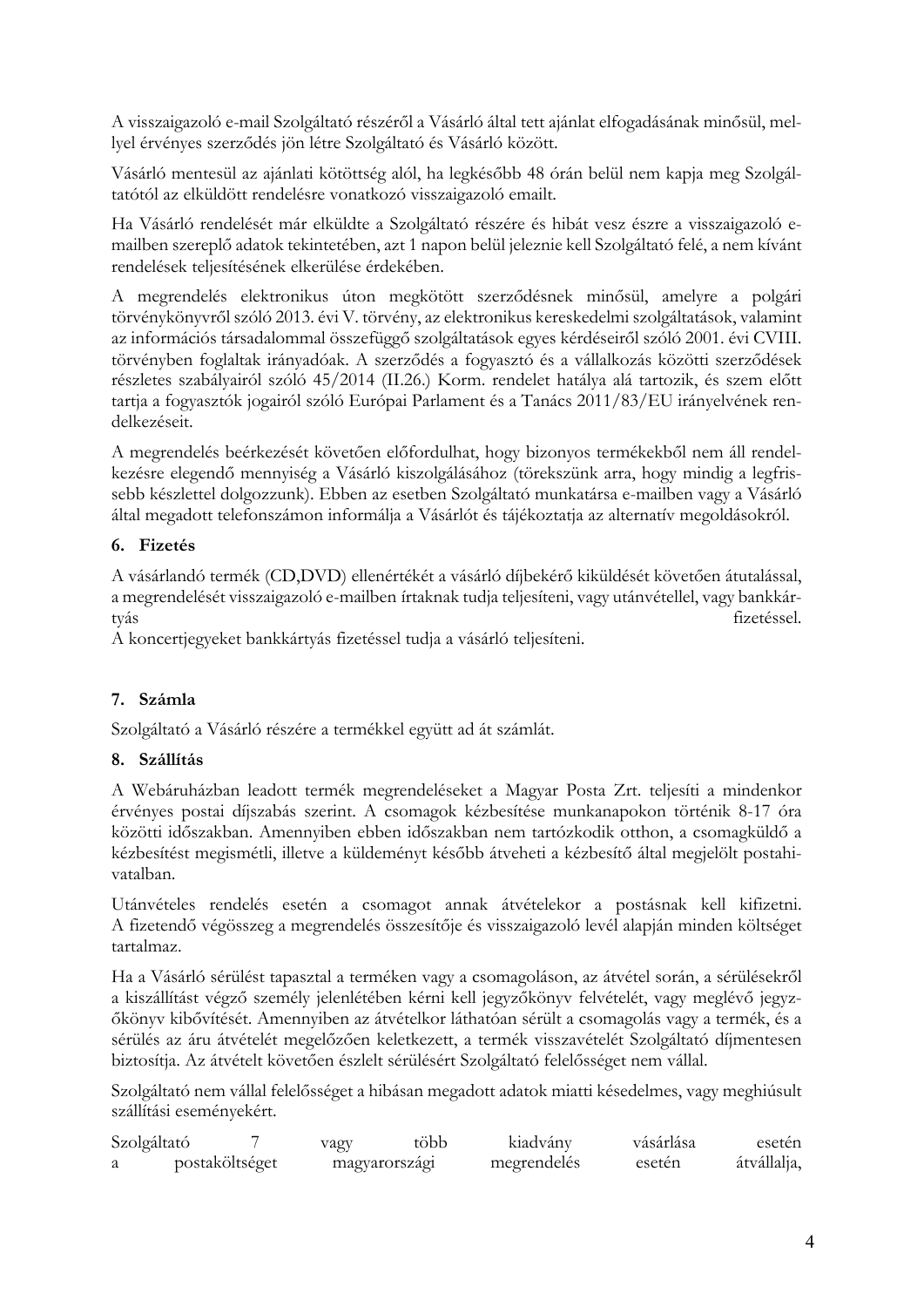Külföldi (EU) rendelésnél (csak bankkártvás fizetés lehetséges) a kiadványok ára + a Postaköltség 4500.- HUF feletti részét átvállalja.

# 9. Értékesítés külföldre

A Szolgáltató nem különbözteti meg az értékesítés során a Magyarország területén és az azon kívül az Európai Unió területén belüli vásárlókat.

A Magyarországon kívüli vásárlásra is jelen ÁSZF rendelkezései az irányadóak a vonatkozó 2018/302/EU rendelet előírásaival együtt.

A külföldi értékesítés során a kommunikáció és a vásárlás nyelve a magyar nyelv, Szolgáltató nem köteles a vásárló tagállami szerinti nyelven kommunikálni Vásárlóval.

A Szolgáltató nem köteles megfeleljen a Vásárló tagállama szerinti nemzeti jogban az érintett Termékkel kapcsolatban meghatározott szerződésen kívüli követelményeknek, például címkézési vagy ágazatspecifikus követelményeknek, vagy hogy tájékoztassa a Vásárlót ezekről a követelményekről.

A Szolgáltató a Magyarországi ÁFÁ-t alkalmazza minden Termék esetében, amennyiben a 10 000 EUR eladási összeget a termék értékesítés nem haladja meg. A megjelölt értékhatár felett Szolgáltató a vásárló tagállama szerinti ÁFÁ-t számítja fel.

Vásárló a jelen ÁSZF szerint élhet jogérvényesítési lehetőségeivel.

A fizetés az Szolgáltató által meghatározott pénznemben valósul meg,

A Szolgáltató visszatarthatja a Termék átadását, ameddig nem győződik meg arról, hogy a Termék árának kifizetése sikeresen megtörtént az elektronikus fizetési megoldás használatával (ideértve azt az esetet is, amikor az átutalással fizetett termék esetén Vásárló a tagállama szerinti pénznemben utalja el a vételárat és az átváltás, valamint a banki jutalékok, költségek miatt a Szolgáltató nem kapja meg teljes mértékben a vételár összegét), amennyiben a Termék ára nem került teljes mértékben kifizetésre, a Szolgáltató a vételár kiegészítésére hívhatja fel a Vásárlót. A Szolgáltató a Termék átadása érdekében a magyar vásárlókat megillető átadási lehetőségeket biztosítja a nem magyarországi vásárlóknak is, amely alapján, ha a magyar Vásárló az ÁSZF szerint:

- kérheti a Termék szállítását Magyarország területére, vagy bármely más Európai Uniós tagállam területére, ezt kérheti a nem magyarországi vásárló is bármely az ÁSZF-ben megjelölt szállítási módon,
- választhatja a Termék személyes átvételét a Szolgáltatónál, ezzel élhet a nem magyarországi vásárló is.

Egyebekben a Vásárló kérheti, hogy a Termék szállítását saját költségén oldhassa meg külföldre. Magyar vásárlót ez a jog nem illet meg.

A Szolgáltató a szállítási díj megfizetését követően teljesíti a megrendelést, amennyiben Vásárló a szállítási díjat nem fizeti meg a Szolgáltató számára, vagy a saját szállítást nem oldja meg az előre egyezetetett időpontig, a Szolgáltató a szerződést felmondja és az előre megfizetett vételárat visszafizeti Vásárló számára.

# 10. A Vásárlót megillető elállási és szavatossági jogok

A Webshopban értékesített termékek (CD-k és kiadványok) esetén:

- $\omega_{\rm{max}}$ Fogyasztónak minősülő vásárlót elállási jog illet meg,
- valamennyi Vásárlót kellék és termékszavatossági jog illet meg.  $\frac{1}{2}$

Nem illeti meg a Vásárlót elállási és felmondási jog az alábbi esetekben.: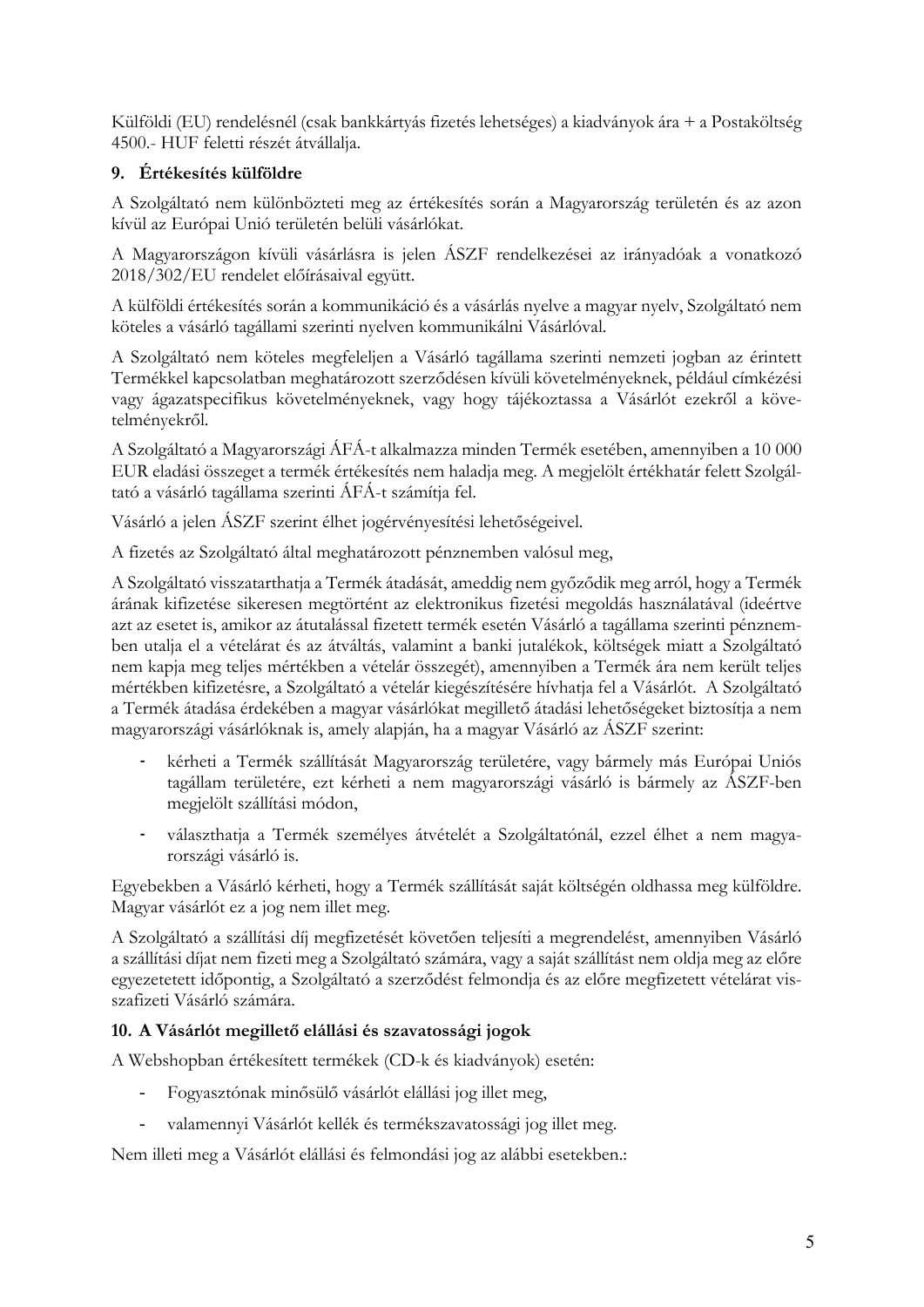- a 45/2014 Korm. Rendelet 29. § (1) bekezdés i) pontja alapján a lezárt csomagolású hang-, illetve képfelvétel adásvétele tekintetében, ha az átadást követően a fogyasztó a csomagolást felbontotta,
- a 45/2014 Korm. Rendelet 29. § (1) bekezdés l) pontja alapján a szabadidős tevékenysé- $\overline{a}$ gekhez kapcsolódó szolgáltatásra irányuló szerződés esetében, ha a szerződésben meghatározott teljesítési határnapot vagy határidőt kötöttek ki, amely feltételnek a koncertjegyek értékesítése megfelel, azaz koncertjegy vásárlás esetén a Fogyasztókat sem illeti meg felmondási jog.

Amennyiben a megvásárolt hangfelvétel csomagolását nem bontotta meg, a Fogyasztó jogosult:

- a termék.
- több termék szolgáltatásakor az utoljára szolgáltatott termék,  $\overline{a}$
- több tételből vagy darabból álló termék esetén az utoljára szolgáltatott tétel vagy darab,  $\frac{1}{2}$
- ha a terméket meghatározott időszakon belül rendszeresen kell szolgáltatni, az első szolgáltatásnak,

a Fogyasztó vagy az általa megjelölt, a fuvarozótól eltérő harmadik személy általi átvételének napjától számított tizennégy (14) napon belül a vásárlásától indokolás nélkül elállni.

Fogyasztót megilleti, hogy a szerződés megkötésének a napja és a termék átvételének napja közötti időszakban is gyakorolja elállási jogát.

Ha a Fogyasztó elállási jogával élni kíván, elállási szándékát tartalmazó egyértelmű nyilatkozatát köteles eljuttatni (például postán, elektronikus úton küldött levél útján) a jelen ÁSZF 1. pontjában feltüntetett elérhetőségek igénybevételével a Szolgáltató részére. Ebből a célból Fogyasztó felhasználhatja a következő linken [link beillesztése] keresztül elérhető elállási nyilatkozat - mintát is. Fogyasztó határidőben gyakorolja elállási jogát, ha a fent megjelölt határidő lejárta előtt elküldi elállási nyilatkozatát a Szolgáltató részére.

A Fogyasztót terheli annak bizonyítása, hogy elállási jogát az 1. pontban meghatározott rendelkezéseknek megfelelően gyakorolta.

Mindkét esetben a Szolgáltató emailben haladéktalanul visszaigazolja a Fogyasztó elállási nyilatkozatának megérkezését.

Írásban történő elállás esetén azt határidőben érvényesítettnek kell tekinteni, ha Fogyasztó az erre irányuló nyilatkozatát 14 naptári napon belül (akár a 14. naptári napon) elküldi a Szolgáltatónak.

Postai úton történő jelzés alkalmával a postára adás dátumát, e-mail-en keresztül történő értesítés esetén az e-mail küldésének idejét veszi figyelembe Szolgáltató a határidő számítás szempontjából. A Fogyasztó levelét ajánlott küldeményként adja postára, hogy hitelt érdemlően bizonyítható legyen a feladás dátuma.

Fogyasztó elállás esetén köteles a megrendelt terméket a Szolgáltató postai címére indokolatlan késedelem nélkül, de legkésőbb elállási nyilatkozatának közlésétől számított 14 napon belül visszaküldeni. A határidő betartottnak minősül, ha Fogyasztó a 14 napos határidő letelte előtt elküldi (postára adja vagy az általa megrendelt futárnak átadja) a terméket.

A termék Szolgáltató címére történő visszaküldésének költsége a Fogyasztót terheli. Szolgáltatónak az utánvéttel visszaküldött csomagot nem áll módjában átvenni. A termék visszaküldésének költségén kívül az elállás kapcsán a Fogyasztót semmilyen más költség nem terheli.

Ha Fogyasztó eláll a szerződéstől, haladéktalanul, de legkésőbb a Fogyasztó elállási nyilatkozatának kézhezvételétől számított 14 napon belül Szolgáltató visszatéríti a Fogyasztó által tel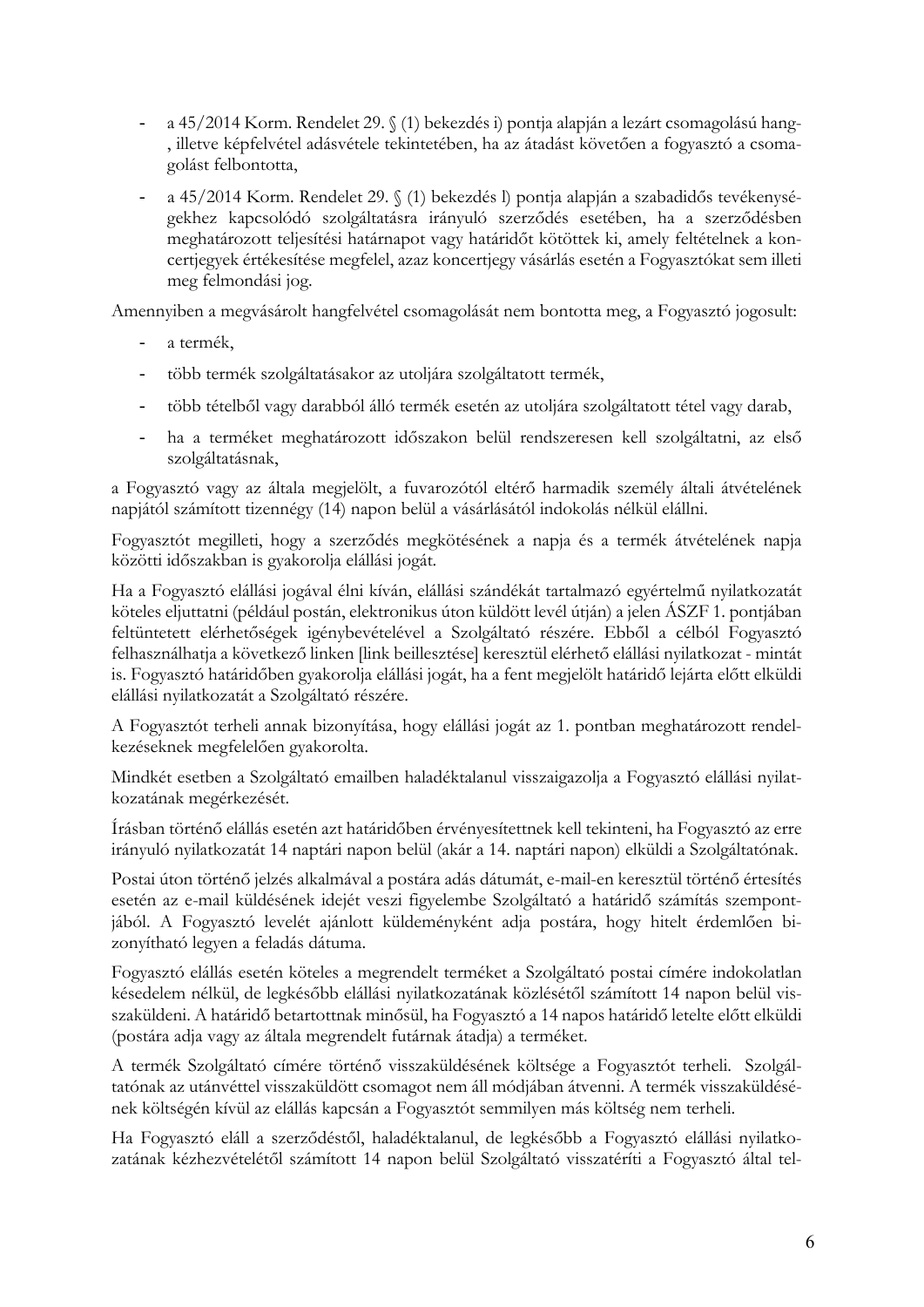jesített valamennyi ellenszolgáltatást, ideértve a fuvarozási (kiszállításért fizetett) költséget is, kivéve azokat a többletköltségeket, amelyek amiatt merültek fel, hogy Fogyasztó a Szolgáltató által felkínált, legolcsóbb szokásos fuvarozási módtól eltérő fuvarozási módot választott. Szolgáltató jogosult a visszatérítést mindaddig visszatartani, amíg vissza nem kapta a terméket, vagy Fogyasztó nem igazolta hitelt érdemlően, hogy azt visszaküldte: a kettő közül Szolgáltató a korábbi időpontot veszi figyelembe.

Fogyasztó kizárólag akkor vonható felelősségre a termékben bekövetkezett értékcsökkenésért, ha az a termék jellegének, tulajdonságainak és működésének megállapításához szükséges használatot meghaladó használat miatt következett be. A Szolgáltató tehát követelheti a termék jellegének, tulajdonságainak és működésének megállapításához szükséges használatot meghaladó használatból eredő értékcsökkenés illetve ésszerű költségeinek – ha szolgáltatásnyújtásra irányuló szerződés teljesítését a Fogyasztó kifejezett kérésére a határidő lejárta előtt megkezdte és gyakorolja felmondási jogát - megtérítését.

A visszatérítés során az eredeti ügylet során alkalmazott fizetési móddal egyező fizetési módot alkalmaz Szolgáltató, kivéve, ha Fogyasztó más fizetési mód igénybevételéhez kifejezetten a hozzájárulását adja, e visszatérítési mód alkalmazásából kifolyólag Fogyasztót semmilyen többletköltség nem terheli.

# 11. Szavatossági jogok

# 11.1. Kellékszavatosság

Vásárló a Szolgáltató hibás teljesítése esetén (hibás a teljesítés különösen, ha a Termék valamilyen minőségi, vagy mennyiségi hibában szenved) a Szolgáltatóval szemben kellékszavatossági igényt érvényesíthet. Fogyasztói szerződés esetén Vásárló az átvétel időpontjától számított 2 éves elévülési határidő alatt érvényesítheti szavatossági igényeit, azokért a termék és szolgáltatás hibákért, amelyek a termék átadása időpontjában már léteztek. Két éves elévülési határidőn túl kellékszavatossági jogait Vásárló érvényesíteni már nem tudja.

Nem fogyasztóval kötött szerződés esetén a jogosult az átvétel időpontjától számított 1 éves elévülési határidő alatt érvényesítheti szavatossági igényeit.

Vásárló – választása szerint – kérhet kijavítást vagy kicserélést, kivéve, ha az ezek közül a Vásárló által választott igény teljesítése lehetetlen vagy a Szolgáltató számára más igénye teljesítéséhez képest aránytalan többletköltséggel járna. Ha a kijavítást vagy a kicserélést Vásárló nem kérte, illetve nem kérhette, úgy igényelheti az ellenszolgáltatás arányos leszállítását vagy a hibát a Szolgáltató költségére Vásárló is kijavíthatja, illetve mással kijavíttathatja vagy – végső esetben – a szerződéstől is elállhat.

A Webshopban forgalmazott termékek esetében, azok jellegénél fogya elsődlegesen a kicserélés intézményt tudia Szolgáltató alkalmazni.

Jelentéktelen hiba miatt elállásnak nincs helye.

A Vásárló a választott kellékszavatossági jogáról egy másikra is áttérhet, az áttérés költségét azonban köteles viselni, kivéve, ha az indokolt volt, vagy arra a Szolgáltató adott okot.

A Vásárló köteles a hibát annak felfedezése után haladéktalanul, de nem később, mint a hiba felfedezésétől számított kettő hónapon belül közölni a Szolgáltatóval.

A Vásárló közvetlenül a Szolgáltatóval szemben érvényesítheti kellékszavatossági igényét.

A szerződés teljesítésétől számított hat hónapon belül a kellékszavatossági igénye érvényesítésének a hiba közlésén túl nincs egyéb feltétele, ha Vásárló igazolja, hogy a terméket a Szolgáltatótól vásárolta (számla vagy a számla másolatának bemutatásával). Ilyen esetben a Szolgáltató csak akkor mentesül a szavatosság alól, ha ezt a vélelmet megdönti, vagyis bizonyítja, hogy a termék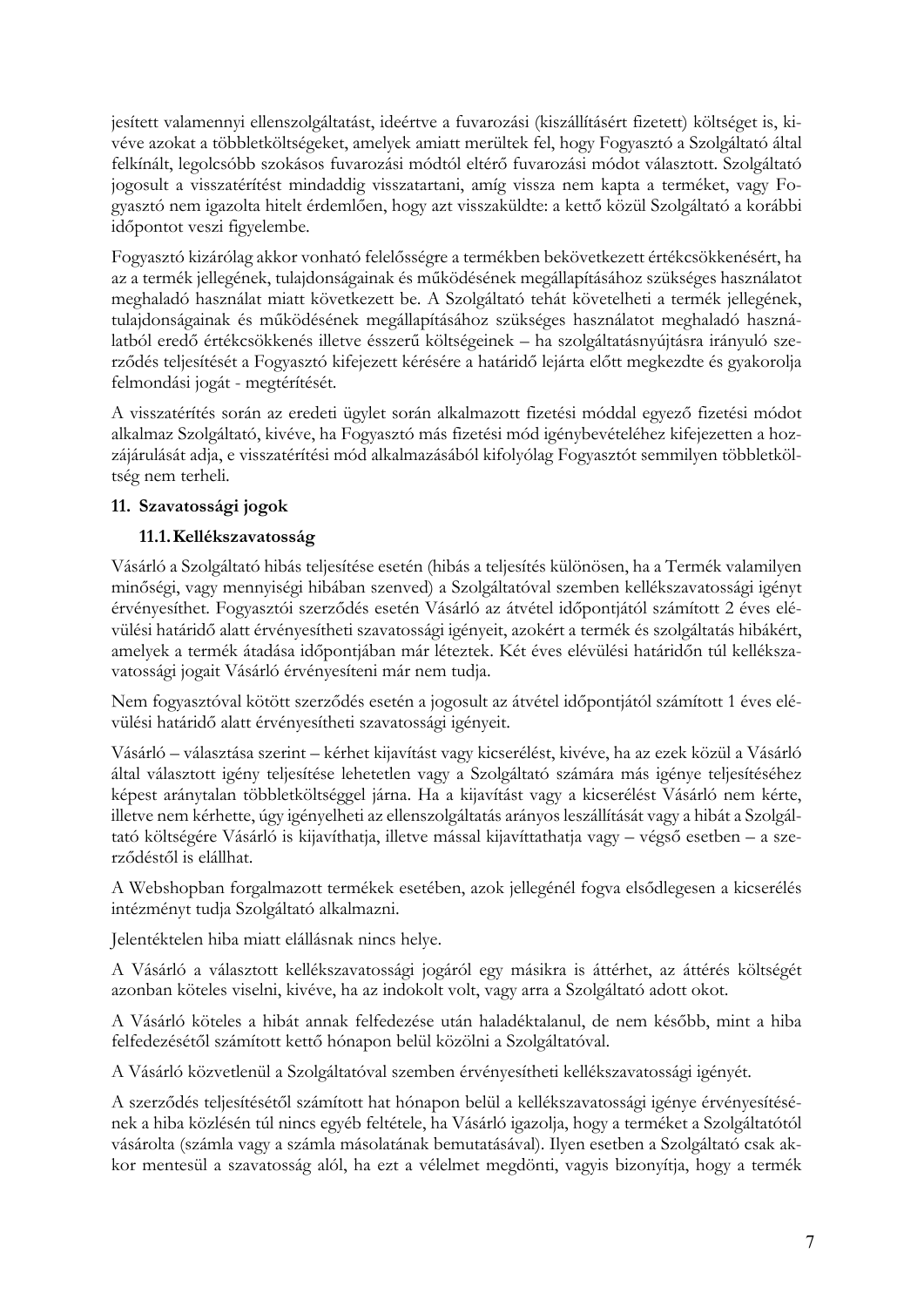hibája a Vásárló részére történő átadást követően keletkezett. Amennyiben a Szolgáltató bizonyítani tudja, hogy a hiba oka a Vásárlónak felróható okból keletkezett, nem köteles Vásárló által támasztott szavatossági igénynek helyt adni. A teljesítéstől számított hat hónap eltelte után azonban már a Vásárló köteles bizonyítani, hogy a Vásárló által felismert hiba már a teljesítés időpontjában is megvolt.

Ha Vásárló a szavatossági igényét a terméktől - a megjelölt hiba szempontjából - elkülöníthető része tekintetében érvényesíti, a szavatossági igény a termék egyéb részeire nem minősül érvényesítettnek.

# 11.2. Termékszavatosság

A termék (ingó dolog) hibája esetén a fogyasztónak minősülő vásárló – választása szerint – érvényesítheti termékszavatossági igényét. A termékszavatosság annyiban tér el a kellékszavatosságtól, hogy ez esetben a forgalmazón keresztül kifejezetten a gyártóval szemben lehet fellépni.

Termékszavatossági igényként azonban Vásárló kizárólag a hibás termék kijavítását vagy kicserélését kérheti. A termék hibáját termékszavatossági igény érvényesítése esetén Vásárlónak kell bizonyítania.

Egy termék akkor minősül hibásnak, ha az nem felel meg a forgalomba hozatalakor hatályos minőségi követelményeknek vagy, ha nem rendelkezik a gyártó által adott leírásban szereplő tulaidonságokkal.

Termékszavatossági igényét Vásárló a termék gyártó általi forgalomba hozatalától számított két éven belül érvényesítheti. E határidő elteltével e jogosultságát elveszti. A Vásárló a hiba felfedezése után késedelem nélkül köteles a hibát a gyártóval közölni. A hiba felfedezésétől számított két hónapon belül közölt hibát késedelem nélkül közöltnek kell tekinteni. A közlés késedelméből eredő kárért a fogyasztó felelős.

Vásárló termékszavatossági igényét az ingó dolog gyártójával vagy forgalmazójával (Szolgáltató) szemben gyakorolhatja.

A gyártó, forgalmazó (Szolgáltató) kizárólag akkor mentesül termékszavatossági kötelezettsége alól, ha bizonyítani tudja, hogy:

- a terméket nem üzleti tevékenysége körében gyártotta, illetve hozta forgalomba, vagy
- a hiba a tudomány és a technika állása szerint a forgalomba hozatal időpontjában nem volt felismerhető vagy
- a termék hibája jogszabály vagy kötelező hatósági előírás alkalmazásából ered.

A gyártónak vagy a forgalmazónak a mentesüléshez elegendő egy okot bizonyítania.

# 12. Jogérvényesítési lehetőségek

# 12.1. Panaszügyintézés helye, ideje, módja

Vásárló a Szolgáltató tevékenységével kapcsolatos kifogásait az 1-es pontban feltüntetett elérhetőségeken keresztül gyakorolhatja.

Szolgáltató a szóbeli panaszt, amennyiben arra lehetősége van, azonnal orvosolja. Ha a szóbeli panasz azonnali orvoslására nincs lehetőség, a panasz jellegéből adódóan, vagy ha a Vásárló a panasz kezelésével nem ért egyet, akkor a Szolgáltató a panaszt rögzíti és 30 napon belül érdemi választ küld.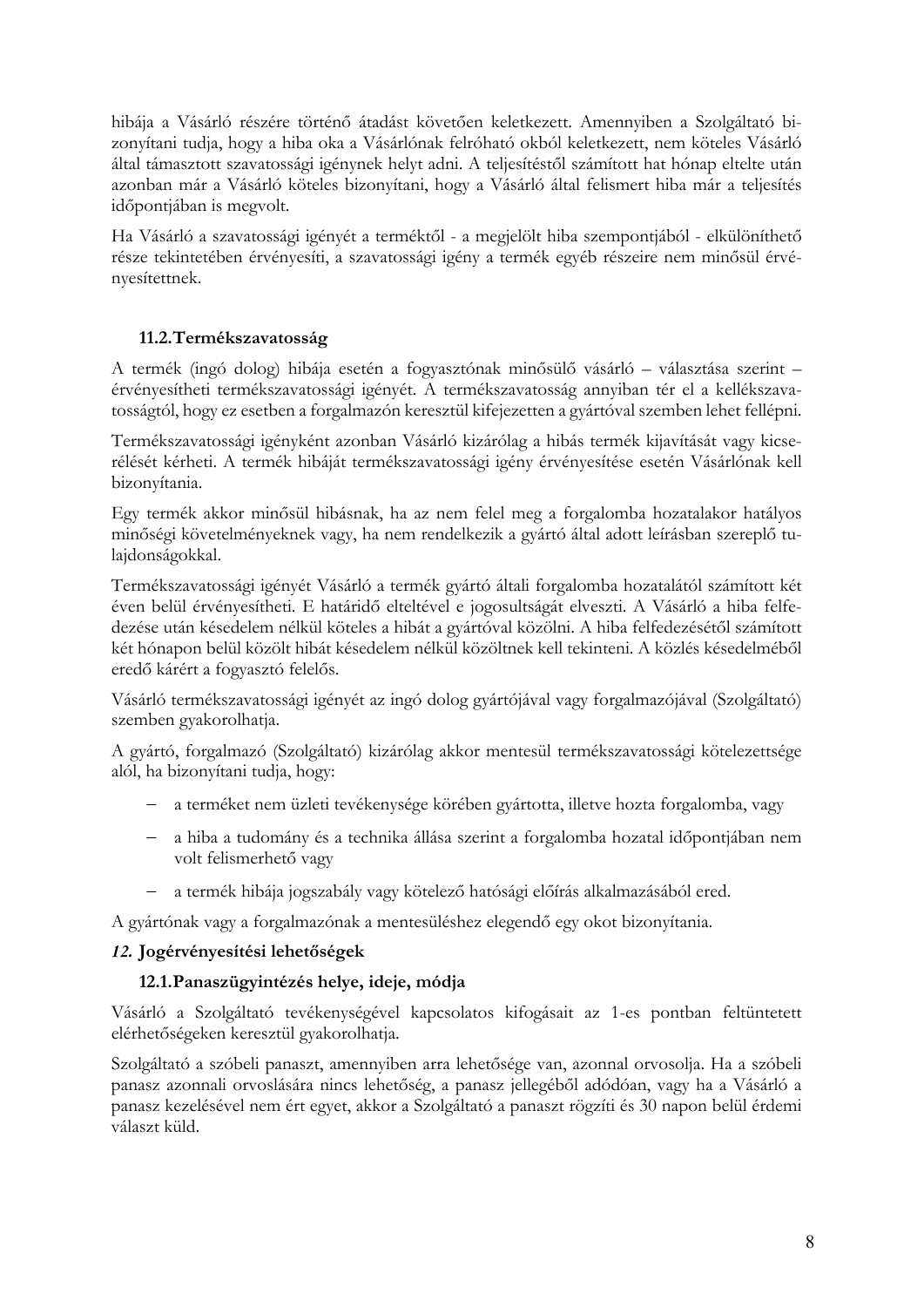Szolgáltató a hozzá írásban érkezett panaszt 30 napon belül érdemben megválaszolja. Az intézkedés jelen szerződés értelmében az elektronikus levelezési címre történő válaszadást, vagy postára adást jelenti.

A panasz elutasítása esetén Szolgáltató az elutasítás indokáról tájékoztatja a Vásárlót.

#### $12.2.$ Egyéb jogérvényesítési lehetőségek

Amennyiben Szolgáltató és Vásárló között esetlegesen fennálló jogyita Szolgáltatóval folytatott tárgyalások során nem rendeződik, a Vásárló jogosult:

- Panasztételre a fogyasztóvédelmi hatóságnál,
- $\frac{1}{2}$ Békéltető testület eljárásának kezdeményezésére

A Békéltető testületek elérhetőségei:

Baranya Megyei Békéltető Testület Címe: 7625 Pécs, Majorosy Imre u. 36. Levelezési címe: 7602 Pécs, Pf. 109. Telefonszáma: (72) 507-154 Fax száma: (72) 507-152 Elnök: Dr. Bodnár József E-mail cím: bekelteto@pbkik.hu.

Bács-Kiskun Megyei Békéltető Testület Címe: 6000 Kecskemét, Árpád krt. 4. Telefonszáma: (76) 501-525, (76) 501-500 Fax száma: (76) 501-538 Elnök: Dr. Horváth Zsuzsanna E-mail cím: bekeltetes@bacsbekeltetes.hu

Békés Megyei Békéltető Testület Címe: 5600 Békéscsaba, Penza ltp. 5. Telefonszáma: (66) 324-976, 446-354, 451-775 Fax száma: (66) 324-976 Elnök: Dr. Bagdi László E-mail cím: bekeltetes@bmkik.hu; bmkik@bmkik.hu

Borsod-Abaúj-Zemplén Megyei Békéltető Testület Címe: 3525 Miskolc, Szentpáli u. 1. Telefonszáma: (46) 501-091, 501-870 Fax száma: (46) 501-099 Elnök: Dr. Tulipán Péter E-mail cím: bekeltetes@bokik.hu

Budapesti Békéltető Testület Címe: 1016 Budapest, Krisztina krt. 99. Telefonszáma: (1) 488-2131 Fax száma: (1) 488-2186 Elnök: Dr. Baranovszky György E-mail cím: bekelteto.testulet@bkik.hu

Csongrád Megyei Békéltető Testület Címe: 6721 Szeged, Párizsi krt. 8-12. Telefonszáma: (62) 554-250/118 mellék Fax száma: (62) 426-149 Elnök: Dr. Horváth Károly E-mail cím: info@csmkik.hu

Fejér Megyei Békéltető Testület Címe: 8000 Székesfehérvár, Hosszúséta tér 4-6. Telefonszáma: (22) 510-310 Fax száma: (22) 510-312 Elnök: Dr. Vári Kovács József E-mail cím: fmkik@fmkik.hu; bekeltetes@fmkik.hu

Győr-Moson-Sopron Megyei Békéltető Testület Címe: 9021 Győr, Szent István út 10/a. Telefonszáma: (96) 520-202; 520-217 Fax száma: (96) 520-218Elnök: Horváth László E-mail cím: bekelteto@gymskik.hu

Hajdú-Bihar Megyei Békéltető Testület Címe: 4025 Debrecen, Petőfi tér 10. Telefonszáma: (52) 500-735 Fax száma: (52) 500-720 Elnök: Dr. Hajnal Zsolt E-mail cím: hbkik@hbkik.hu

Heves Megyei Békéltető Testület: 3300 Eger, Faiskola út 15. Levelezési címe: 3301 Eger, Pf. 440. Telefonszáma: (36) 416-660/105 mellék Fax száma: (36) 323-615 Elnök: Dr. Gordos Csaba E-mail cím: hkik@hkik.hu

Jász-Nagykun-Szolnok Megyei Békéltető Testület Címe: 5000 Szolnok, Verseghy park 8. Telefonszáma: (56) 510-610 Fax száma: (56) 370-005 Elnök: Dr. Lajkóné dr. Vígh Judit E-mail cím: kamara@jnszmkik.hu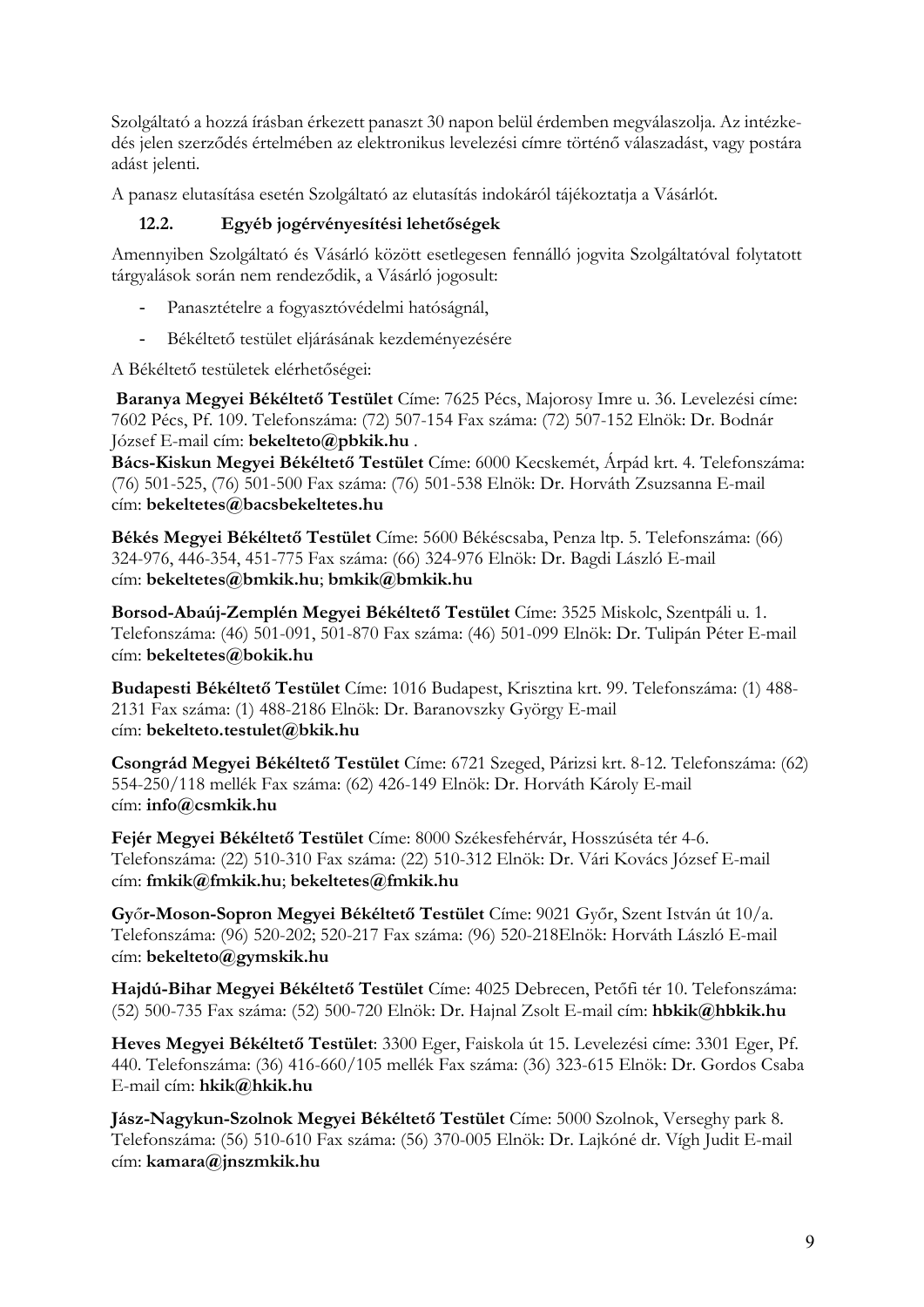Komárom-Esztergom Megyei Békéltető Testület Címe: 2800 Tatabánya, Fő tér 36. Telefonszáma: (34) 513-010 Fax száma: (34) 316-259 Elnök: Dr. Rozsnyói György E-mail cím: kemkik@kemkik.hu

Nógrád Megyei Békéltető Testület Címe: 3100 Salgótarján, Alkotmány út 9/a Telefonszám: (32) 520-860 Fax száma: (32) 520-862 Elnök: Dr. Pongó Erik E-mail cím: nkik@nkik.hu

Pest Megvei Békéltető Testület Címe: 1055 Budapest Kossuth tér 6-8. Telefonszáma: (1)-474-7921 Fax száma: (1)-474-7921 Elnök: dr. Csanádi Károly E-mail cím: pmbekelteto@pmkik.hu

Somogy Megyei Békéltető Testület Címe: 7400 Kaposvár, Anna utca 6. Telefonszáma: (82) 501-000 Fax száma: (82) 501-046 Elnök: Dr. Novák Ferenc E-mail cím: skik@skik.hu

Szabolcs-Szatmár-Bereg Megyei Békéltető Testület Címe: 4400 Nyíregyháza, Széchenyi u. 2. Telefonszáma: (42) 311-544, (42) 420-180 Fax száma: (42) 420-180 Elnök: Görömbeiné dr. Balmaz Katalin E-mail cím: bekelteto@szabkam.hu

Tolna Megyei Békéltető Testület Címe: 7100 Szekszárd, Arany J. u. 23-25. Telefonszáma: (74) 411-661 Fax száma: (74) 411-456 Elnök: Dr. Gáll Ferenc E-mail cím: kamara@tmkik.hu

Vas Megyei Békéltető Testület Címe: 9700 Szombathely, Honvéd tér 2. Telefonszáma: (94) 312-356 Fax száma: (94) 316-936 Elnök: Dr. Kövesdi Zoltán E-mail cím: vmkik@vmkik.hu

Veszprém Megyei Békéltető Testület Címe: 8200 Veszprém, Budapest u. 3. Telefonszáma: (88) 429-008 Fax száma: (88) 412-150 Elnök: Dr. Vasvári Csaba E-mail cím: info@bekeltetesveszprem.hu

Zala Megyei Békéltető Testület Címe: 8900 Zalaegerszeg, Petőfi utca 24. Telefonszáma: (92) 550-514 Fax száma: (92) 550-525 Elnök: Dr. Molnár Sándor E-mail cím: zmkik@zmkik.hu; zmbekelteto@zmkik.hu

Online vitarendezés  $\overline{a}$ 

Online adásvételi szerződéssel összefüggő határon átnyúló fogyasztói jogyita esetén a fogyasztók az online vásárláshoz kapcsolódó, határon átnyúló jogyitájkat elektronikusan tudják rendezni a következő

linken https://webgate.acceptance.ec.europa.eu/odr/main/?event=main.home.show&reload=fal  $s_{\theta}$ 

elérhető online platformon keresztül beadott elektronikus panasz útján.

Magyarországon a Budapesti Békéltető Testület (BBT) jár el az online adásvételi szerződésekhez kapcsolódó határon átnyúló fogyasztó és kereskedő közötti jogyitákban.

Bírósági eljárás kezdeményezésére.  $\omega_{\rm{max}}$ 

# 13. Egyéb rendelkezések

#### 13.1.Az Általános Szerződési Feltételek egyoldalú módosítása

Szolgáltató jogosult jelen Általános Szerződési Feltételeket a Vásárlók Honlapon történő előzetes tájékoztatása mellett, egyoldalúan is módosítani. A módosított rendelkezések a hatályba lépést követően a Honlap első használata alkalmával válnak hatályossá Vásárlóval szemben, azokat a módosítást követően indított ügyekre kell alkalmazni.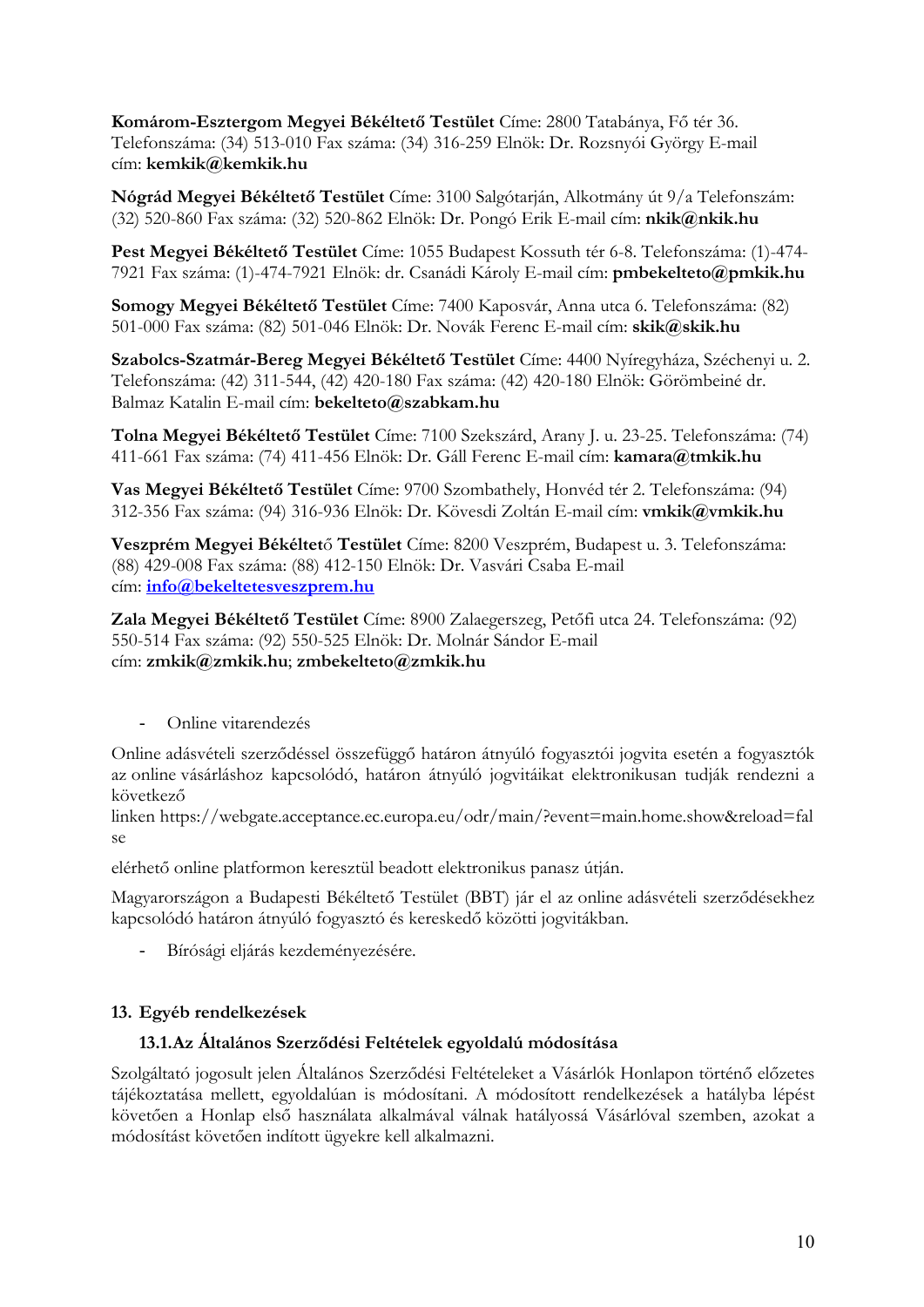Szolgáltató továbbá fenntartja a jogot, hogy bármikor, bármilyen változtatást, javítást hajtson végre a Honlapon, előzetes figyelmeztetés nélkül. A Szolgáltató továbbá fenntartja a jogot, hogy a Honlapot más domainnév alá helyezze át.

#### $13.2.$ Szerzői jogok

A Honlap egésze, annak grafikus elemei, szövege és technikai megoldásai, és a Szolgáltatás elemei szerzői jogi védelem vagy más szellemi alkotáshoz fűződő jog védelme alatt állnak.

Szolgáltató a feljogosított felhasználója a Honlapon, valamint a Honlapon keresztül elérhető szolgáltatások nyújtása során megjelenített valamennyi tartalomnak, bármely szerzői műnek, illetve más szellemi alkotásnak (ideértve többek közt valamennyi grafikát és egyéb anyagokat, a Honlap felületének elrendezését, szerkesztését, a használt szoftveres és egyéb megoldásokat, megvalósítást).

A Honlap tartalmának, valamint egyes részeinek fizikai vagy más adathordozóra mentése vagy kinyomtatása a Szolgáltató előzetes írásbeli hozzájárulása esetén engedélyezett csak.

A Honlap használata, illetve az ÁSZF egyetlen rendelkezése sem biztosít jogot a Vásárlónak a Honlapon szereplő bármely kereskedelmi névnek vagy védjegynek bármely használatára, hasznosítására. A Honlap rendeltetésszerű használatával járó megjelenítésen, az ehhez szükséges ideiglenes többszörözésen és a magáncélú másolatkészítésen túl e szellemi alkotások a Szolgáltató előzetes írásbeli engedélye nélkül semmilyen egyéb formában nem használhatók fel vagy hasznosíthatók.

Külön megállapodás, vagy az erre a célra szolgáló szolgáltatás igénybevétele nélkül tilos a Szolgáltató által rendelkezésre bocsátott felület, illetve keresőmotorok megkerülésével a Szolgáltató adatbázisát módosítani, lemásolni, abban új adatokat elhelyezni, vagy meglévő adatokat felülírni.

Jelen Általános Szerződési Feltételek hatályba lépésének ideje: 2022.02.22.

Jelen dokumentum letölthető változata a honlapról érhető el.

# 14. Adatvédelmi rendelkezések

# 14. 1. A weboldal üzemeltetése során végzett adatkezelések leírása

A jelen dokumentum a webshop működésével kapcsolatban minden releváns adatkezelési információt tartalmaz az Európai Unió 2016/679 számú Általános Adatvédelmi Rendelete (a továbbiakban: Rendelet, GDPR) és a 2011. évi CXII. tv. (a továbbiakban: Infotv.) alapján.

14.1.1. A cookie-k használatával kapcsolatos tájékoztatás

# Mi az a cookie?

Az Adatkezelő a honlap látogatása során úgynevezett cookie-kat (sütiket) használ. A cookie betűből és számokból álló információcsomag, amit honlapunk az Ön böngészőjének küld el azzal a céllal, hogy elmentse bizonyos beállításait, megkönnyítse a honlapunk használatát és közreműködik abban, hogy néhány releváns, statisztikai jellegű információt gyűjtsünk a látogatóinkról.

A cookie-k (sütik) egy része nem tartalmaz személyes információkat, és nem alkalmas az egyéni felhasználó azonosítására, egy részük azonban olyan egyéni azonosítót tartalmaz - egy titkos, véletlenül generált számsort -amelyet az Ön eszköze tárol, ezzel az Ön azonosíthatóságát is biztosítja. Az egyes cookie-k (sütik) működési időtartamát az egyes cookie-k (sütik) vonatkozó leírása tartalmazza.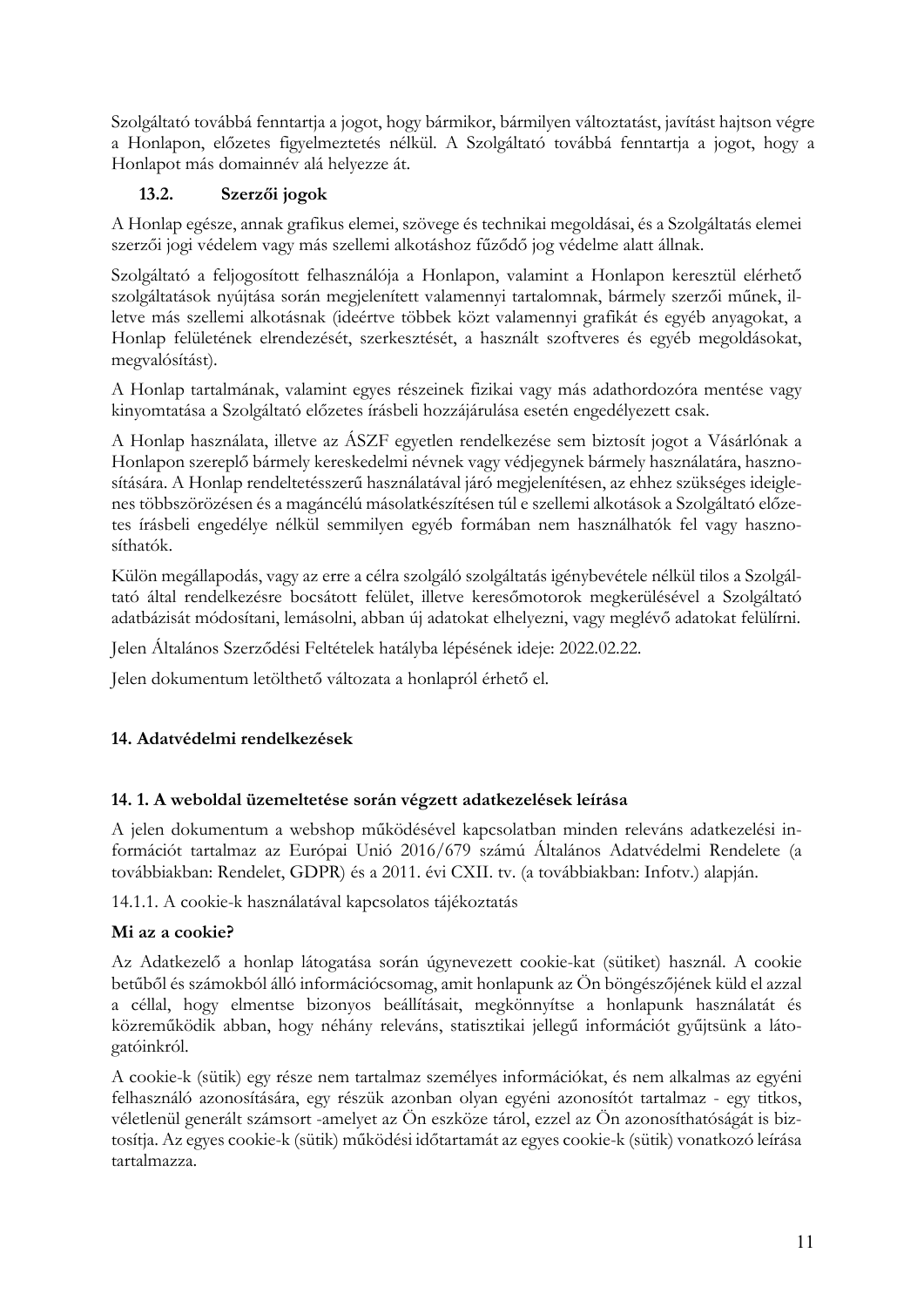A cookie-k jogszabályi háttere és jogalapja:

Az adatkezelés jogalapja a Rendelet 6. cikk (1) bekezdés a) pontja alapján az Ön hozzájárulása.

A honlap által használt cookie-k főbb jellemzői:

Munkamenet cookie: Ezek a sütik a látogató tartózkodási helyét, a böngésző nyelyét, a fizetés pénznemét tárolják, élettartamuk a böngésző bezárása, vagy maximum 2 óra.

Referer cookiek: Azt rögzítik, hogy a látogató milyen külső oldalról érkezett az oldalra. Élettartamuk a böngésző bezárásáig tart.

Utoljára megtekintett termék cookie: Rögzíti a termékeket, amiket utoljára megtekintett a látogató. Élettartamuk 60 nap.

Utoliára megtekintett kategória cookie: Rögzítit az utoliára megtekintett kategóriát. Élettartama 60 nap.

Ajánlott termékek cookie: Az "ajánlom ismerősömnek" funkciónál az ajánlani kívánt termékek listáját rögzíti. Élettartama 60 nap.

Mobil verzió, design cookie: Érzékeli a látogató használt eszközt, és mobilon átvált teljes nézetre. Élettartama 365 nap.

Cookie elfogadás cookie: Az oldalra érkezéskor a figyelmeztető ablakban elfogadja a cookiek tárolásáról szóló nyilatkozatot. Élettartama 365 nap.

Kosár cookie: A kosárba helyezett termékeket rögzíti. Élettartama 365 nap.

Intelligens ajánlat cookie: Intelligens ajánlatok megjelenítésének feltételeit rögzíti (pl. volt-e már az oldalon a látogató, van-e rendelése). Élettartama 30 nap.

Kiléptetés #2 cookie: A #2 opció szerint 90 nap után kilépteti a rendszer a látogatót. Élettartama 90 nap.

Backend azonosító cookie: Az oldalt kiszolgáló backend szerver azonosítója. Élettartama a böngésző bezárásáig tart.

Google Adwords cookie: Amikor valaki meglátogatja az oldalunkat, a látogató cookie-azonosítója hozzáadódik a remarketinglistához. A Google cookie-kat - például a NID és SID cookie-kat használ a Google-termékekben, így például a Google Keresésben látható hirdetések testreszabásához. Az ilyen cookie-kat például arra használja, hogy megjegyezze az Ön legutóbbi kereséseit, az egyes hirdetők hirdetéseivel vagy a keresési eredményekkel való korábbi interakcióit, továbbá a hirdetők webhelyein tett látogatásait. Az AdWords konverziókövetés funkciója cookie-kat használ. A hirdetésből eredő értékesítések és egyéb konverziók követésére cookie-kat ment a felhasználó számítógépére, amikor az adott személy egy hirdetésre kattint. A cookie-k néhány gyakori alkalmazási módja: a hirdetések kiválasztása annak alapján, hogy mi a releváns az adott felhasználó esetén, a kampányok teljesítményéről szóló jelentések tökéletesítése, és a felhasználó által már megtekintett hirdetések megjelenítésének elkerülése.

Remarketing cookiek-k: A korábbi látogatók vagy felhasználók számára a Google Display Hálózaton található egyéb webhelyeken való böngészés, illetve termékeivel vagy szolgáltatásaival kapcsolatos kifejezések keresésekor jelenhetnek meg.

A működéshez szigorúan szükséges cookie-k: Ezek a cookie-k a weboldal használatához nélkülözhetetlenek, és lehetővé teszik a weboldal alapvető funkcióinak használatát. Ezek hiányába az oldal számos funkciója nem lesz elérhető az Ön számára. Ezen típusú cookie-k élettartama kizárólag a munkamenet idejére korlátozódik.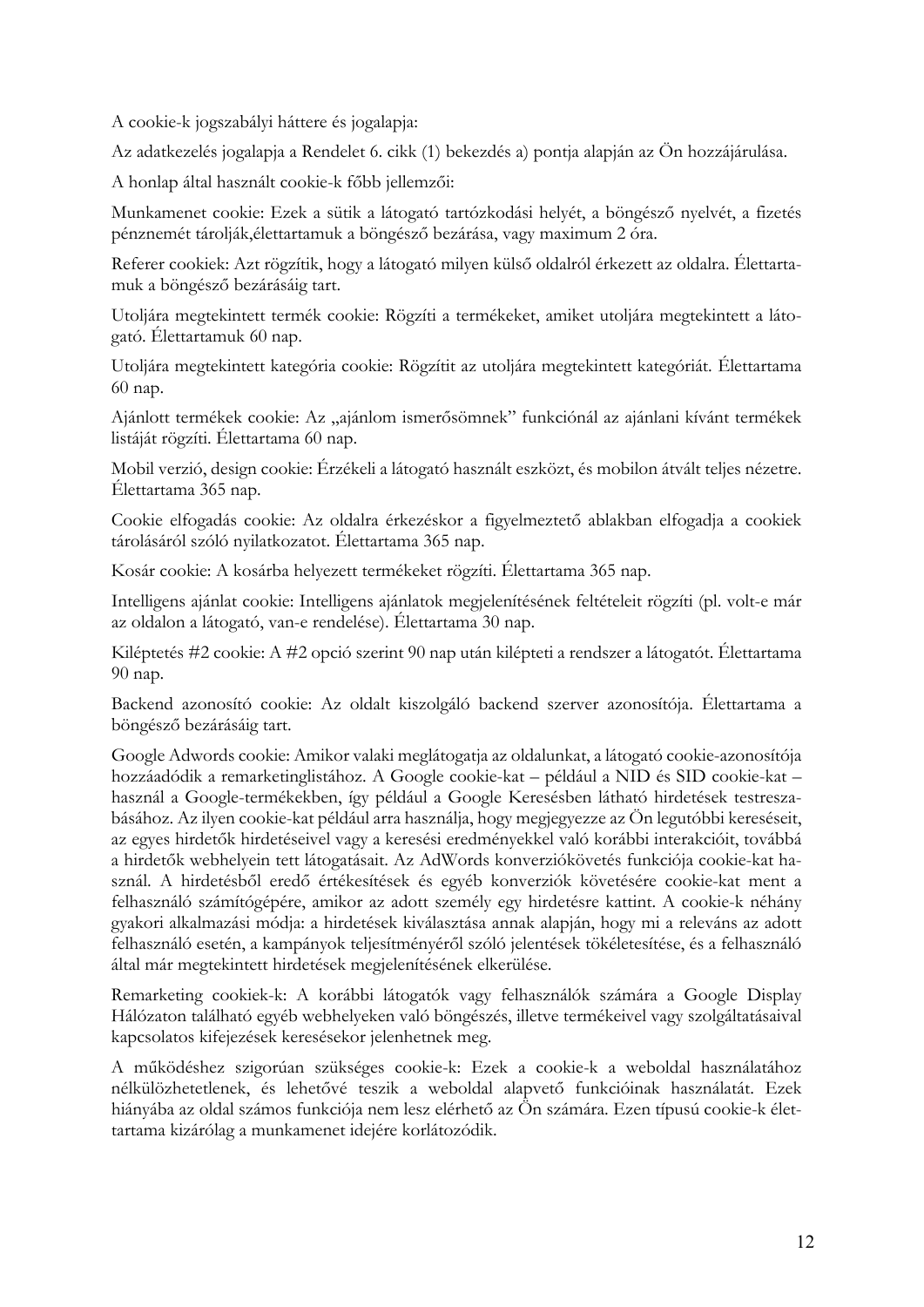A felhasználói élmény javítását szolgáló cookie-k: Ezek a cookie-k információkat gyűjtenek a felhasználó weboldalhasználatáról, például, hogy mely oldalakat látogatja leggyakrabban, vagy milyen hibaüzenetet kap a weboldalról. Ezek a cookie-k nem gyűjtenek a látogatót azonosító információkat, vagyis teljesen általános, névtelen információkkal dolgoznak. Az ezekből nyert adatokat a weboldal teljesítményének javítására használjuk. Ezen típusú cookie-k élettartama kizárólag a munkamenet idejére korlátozódik.

Munkamenet cookie: Ezek a sütik a látogató tartózkodási helyét, a böngésző nyelvét, a fizetés pénznemét tárolják, élettartamuk a böngésző bezárása, vagy maximum 2 óra.

Amennyiben Ön nem fogadja el a cookie-k használatát, akkor bizonyos funkciók nem lesznek elérhetőek az Ön számára.

A cookie-k törléséről bővebb tájékoztatást az alábbi linkeken találhat:

Internet Explorer: http://windows.microsoft.com/en-us/internet-explorer/delete-manage- $\frac{\text{cookies}\# \text{ie}}{\text{e}} = \text{ie-11}$ 

Firefox: https://support.mozilla.org/en-US/kb/cookies-information-websites-store-on-yourcomputer

Mozilla: https://support.mozilla.org/hu/kb/weboldalak-altal-elhelyezett-sutik-torlese-szamito

Safari: https://support.apple.com/guide/safari/manage-cookies-and-website-data $s$ fri $11471/mac$ 

Chrome: https://support.google.com/chrome/answer/95647 Edge: https://support.microsoft.com/hu-hu/help/4027947/microsoft-edge-delete-cookies

## 14.2. A szerződéskötés és teljesítés érdekében kezelt adatok

A szerződéskötés és teljesítés érdekében több adatkezelési eset is megvalósulhat. Tájékoztatjuk, hogy panaszkezeléssel, garanciális ügyintézéssel kapcsolatos adatkezelés csak abban az esetben valósul meg, ha Ön él valamelyik említett jogával. Amennyiben a webshopon keresztül Ön nem vásárol, csak látogatója a webshopnak, akkor a marketing célú adatkezelésnél írtak vonatkozhatnak Önre, amennyiben marketing célú hozzájárulást ad számunkra.

A szerződéskötés és teljesítés érdekében megvalósuló adatkezelések részletesebben:

# 14.2.1. Kapcsolatfelvétel

Ha például emailben, kapcsolatfelvételi űrlapon, vagy telefonon kérdéssel fordul hozzánk valamely termékkel kapcsolatban. Az előzetes kapcsolatfelvétel nem kötelező, ezt kihagyva is bármikor rendelhet a webshopból.

#### Kezelt adatok

Az Ön által a kapcsolatfelvétel során megadott adatok.

#### Az adatkezelés időtartama

Az adatokat csak a kapcsolatfelvétel lezárultáig kezeljük. Az adatkezelés jogalapja Az Ön önkéntes hozzájárulása, amit a kapcsolatfelvétellel ad meg Adatkezelő számára. [Rendelet 6. cikk (1) bekezdés a) pont szerinti adatkezelés]

# 14.2.2. Regisztráció a weboldalon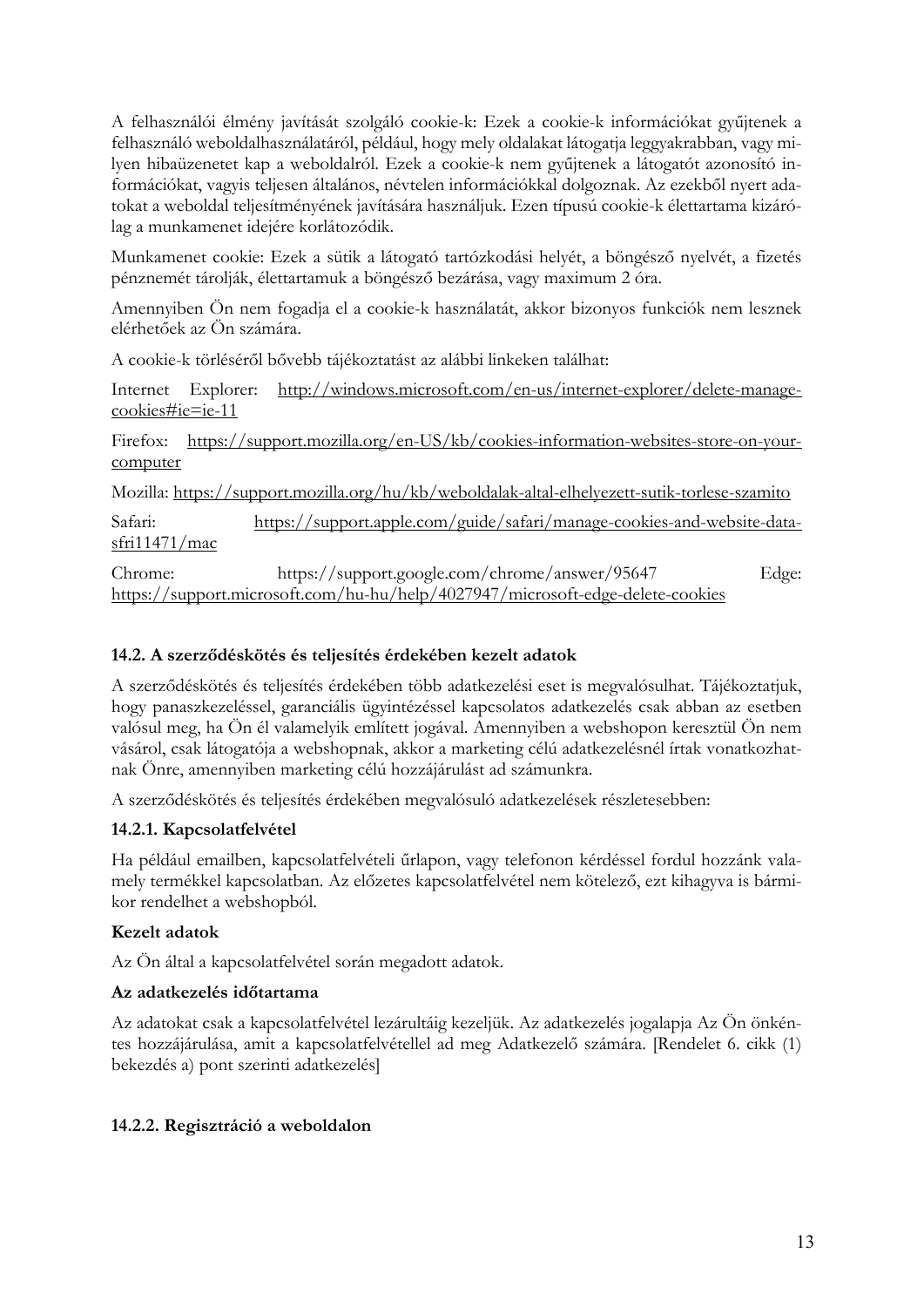A regisztráció során megadott adatok tárolásával az Adatkezelő kényelmesebb szolgáltatást tud biztosítani (pl. az érintett adatait újabb vásárláskor nem kell ismét megadni). A regisztráció a szerződéskötésnek nem feltétele.

# Kezelt adatok

Az adatkezelés során az Adatkezelő az Ön nevét, lakcímét, telefonszámát, e-mail címét, a megvásárolt termék jellemzőit és a vásárlás időpontját kezeli.

# Az adatkezelés időtartama

A hozzájárulásának visszavonásáig.

# Az adatkezelés jogalapja

Az Ön önkéntes hozzájárulása, amit a regisztrációval ad meg az Adatkezelő számára [Rendelet 6. cikk (1) bekezdés a) pont szerinti adatkezelés]

# A rendelés feldolgozása

A rendelések feldolgozása során a szerződés teljesítése érdekében szükségesek adatkezelési tevékenységek.

# Kezelt adatok

Az adatkezelés során az Adatkezelő az Ön nevét, lakcímét, telefonszámát, e-mail címét, a megvásárolt termék jellemzőit, a megrendelés számát és a vásárlás időpontját kezeli.

Amennyiben Ön rendelést adott le a webshopban, akkor az adatkezelés és az adatok megadása a szerződés teljesítéséhez elengedhetetlen.

# Az adatkezelés időtartama

Az adatokat a polgári jogi elévülési idő szerint 5 évig kezeljük.

# Az adatkezelés jogalapja

A szerződés teljesítése. [Rendelet 6. cikk (1) bekezdés b) pont szerinti adatkezelés]

# 14.2.3. A számla kiállítása

Az adatkezelési folyamat a jogszabályoknak megfelelő számla kiállítása és a számviteli bizonylatmegőrzési kötelezettség teljesítése érdekében történik. Az Sztv. 169. § (1)-(2) bekezdése alapján a gazdasági társaságoknak a könyvviteli elszámolást közvetlenül és közvetetten alátámasztó számviteli bizonylatot meg kell őrizniük.

# Kezelt adatok

Név, cím, e-mail cím, telefonszám.

# Az adatkezelés időtartama

A kiállított számlákat az Sztv. 169. § (2) bekezdése alapján a számla kiállításától számított 8 évig meg kell őrizni.

# Az adatkezelés jogalapja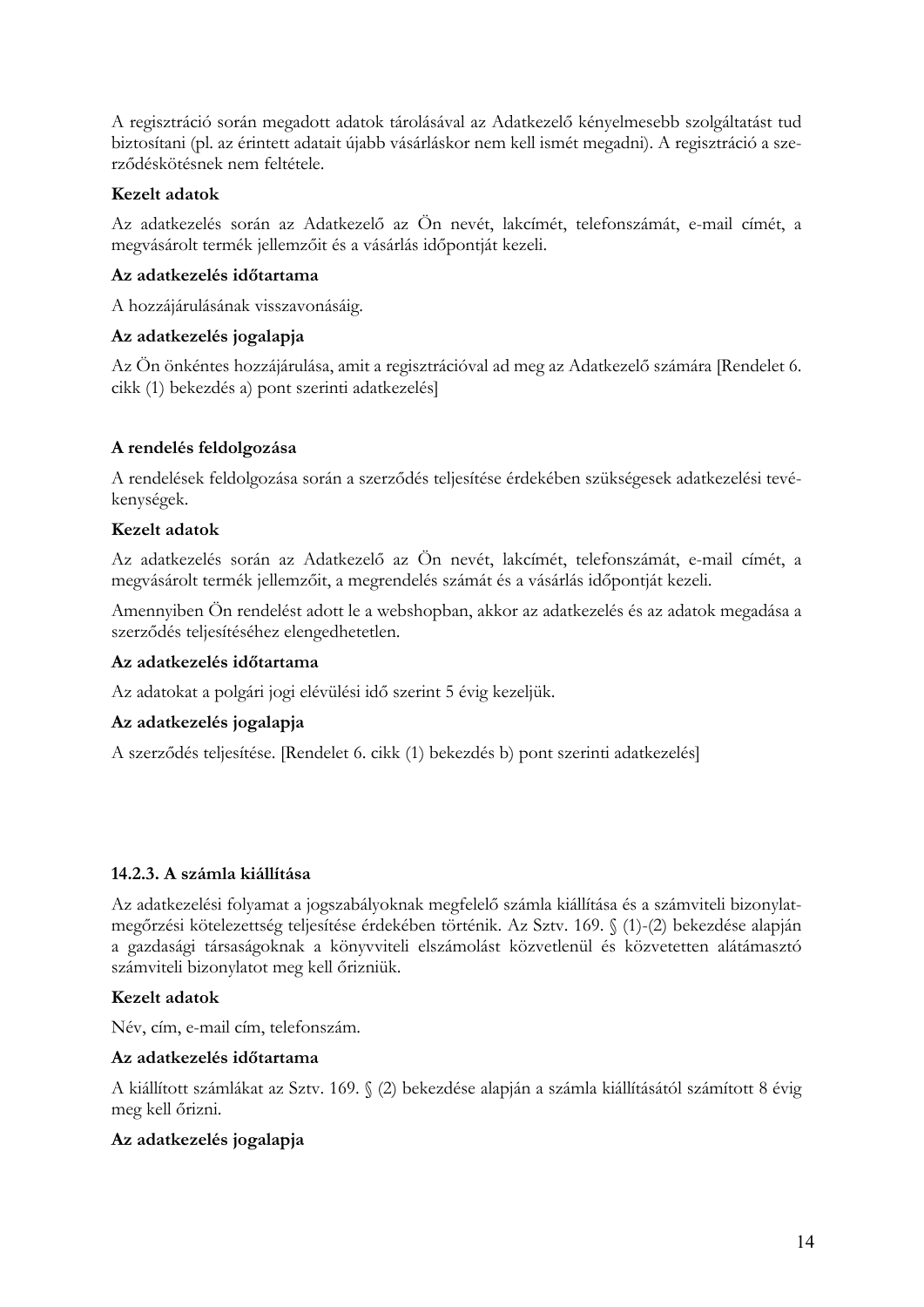Az általános forgalmi adóról szóló 2007. évi CXXVII. 159. § (1) bekezdése alapján a számla kibocsátása kötelező és azt számvitelről szóló 2000. évi C. törvény 169. § (2) bekezdése alapján 8 évig kell megőrizni [Rendelet 6. cikk (1) bekezdés c) pont szerinti adatkezelés].

# 14.2.4. Az áruszállításhoz kapcsolódó adatkezelés

Az adatkezelési folyamat a megrendelt termék kiszállítása érdekében történik.

### Kezelt adatok

Név, cím, e-mail cím, telefonszám.

### Az adatkezelés időtartama

Az Adatkezelő az adatokat a megrendelt áru kiszállításának időtartamáig kezeli.

### Az adatkezelés jogalapja

Szerződés teljesítése [Rendelet 6. cikk (1) bekezdés b) pont szerinti adatkezelés].

### 14.3. Az áruszállításhoz kapcsolódó adatkezelések címzettjei, adatfeldolgozói

A címzett megnevezése: Magyar Posta Zártkörűen Működő Részvénytársaság A címzett székhelye: 1138 Budapest, Dunavirág utca 2-6. A címzett weboldala: www.posta.hu A címzett adószáma: 10901232-2-44

A futárszolgálat az Adatkezelővel kötött szerződés alapján közreműködik a megrendelt áru kiszállításában. A posta a megkapott személyes adatokat a weboldalán elérhető adatkezelési tájékoztatóban foglaltak szerint kezeli.

#### 15. Szavatossági és jótállási igények adatvédelmi irányú kezelése

A szavatossági és jótállási igényeket a 19/2014. (IV. 29.) NGM rendelet szabályai szerint kell eljárnunk, amely meghatározza azt is, hogy miként kell az igényét kezelnünk.

#### Kezelt adatok

A szavatossági és jótállási igények kezelésekor a 19/2014. (IV. 29.) NGM rendelet szabályai szerint kell eljárnunk. A rendelet alapján a nálunk bejelentett szavatossági vagy jótállási igényéről jegyzőkönyvet vagyunk kötelesek felvenni, amelyben rögzítjük: a. az Ön nevét, címét, valamint nyilatkozatát arról, hogy hozzájárul a jegyzőkönyvben rögzített adatainak a rendeletben meghatározottak szerinti kezeléséhez, b. az Ön és közöttünk létrejött szerződés keretében eladott ingó dolog megnevezését, vételárát, c. a szerződés teljesítésének időpontját, d. a hiba bejelentésének időpontját, e. a hiba leírását, f. szavatossági vagy jótállási igénye alapján az Ön által érvényesíteni kívánt jogot, továbbá g. a szavatossági vagy jótállási igény rendezésének módját vagy az igény, illetve az az alapján érvényesíteni kívánt jog elutasításának indokát.

Amennyiben Öntől a megvásárolt terméket átvesszük, erről átvételi elismervényt kell kiállítanunk, amelyen fel kell tüntetni

a. az Ön nevét és címét,

- b. a dolog azonosításához szükséges adatokat,
- c. a dolog átvételének időpontját, továbbá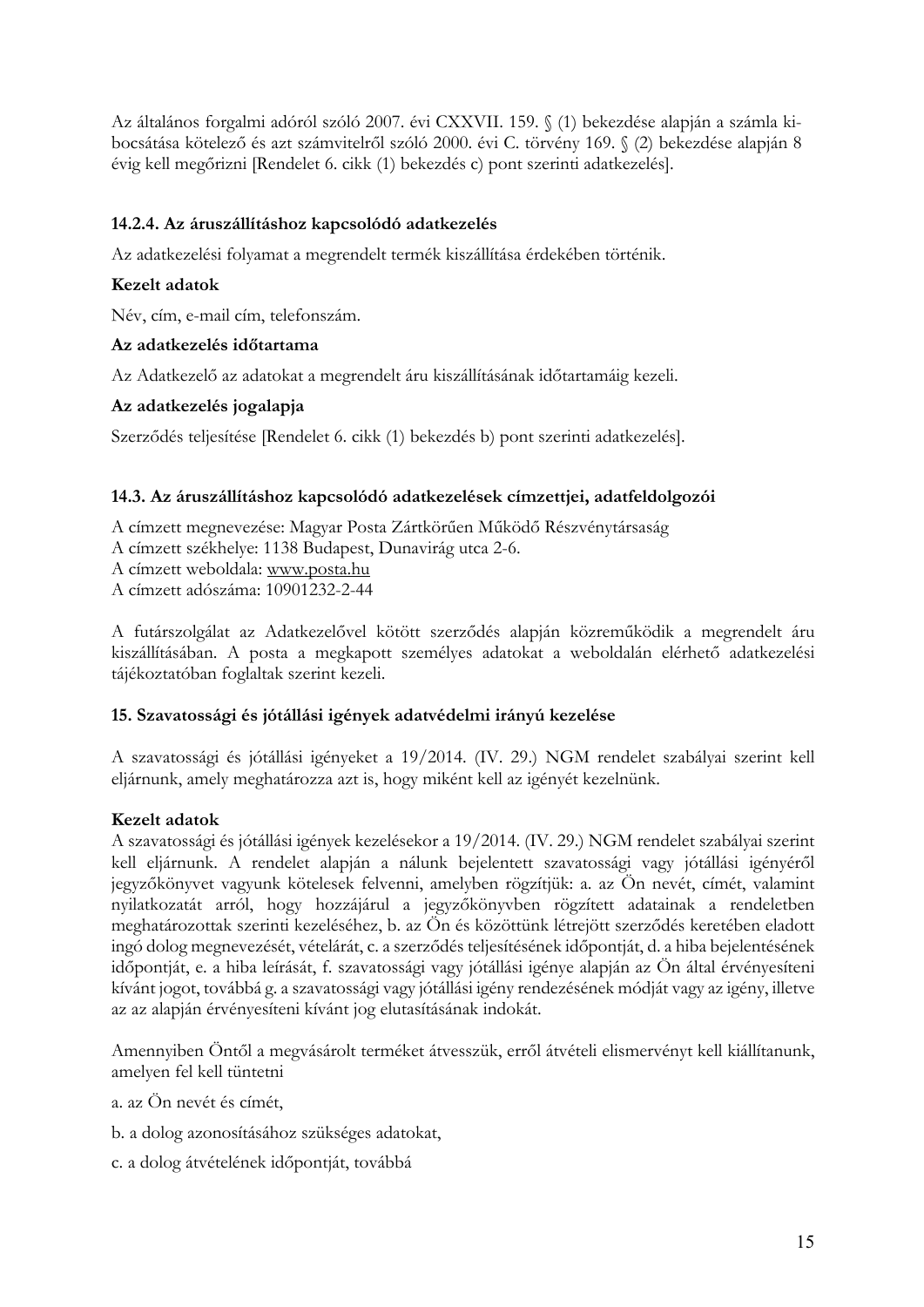d. azt az időpontot, amikor Ön a kijavított dolgot átveheti.

## Az adatkezelés időtartama

A vállalkozás a fogyasztó szavatossági vagy jótállási igényéről felvett jegyzőkönyvet az annak felvételétől számított három évig köteles megőrizni, és azt az ellenőrző hatóság kérésére bemutatni.

### Az adatkezelés jogalapja

Az adatkezelés jogalapja a 19/2014. (IV. 29.) NGM rendelet [4. § (1) bekezdés és 6. § (1) bekezdés] szerinti jogi kötelezettségeknek való megfelelés [Rendelet 6. cikk (1) bekezdés c) pont szerinti adatkezelés].

#### Egyéb fogyasztóvédelmi panaszok kezelése

Az adatkezelési folyamat a fogyasztóvédelmi panaszok kezelése érdekében történik. Amennyiben Ön panasszal fordult hozzánk, akkor az adatkezelés és az adatok megadása elengedhetetlen.

### Kezelt adatok

Vásárló neve, telefonszáma, email címe, panasz tartalma.

#### Az adatkezelés időtartama

A garanciális panaszokat a fogyasztóvédelemről szóló törvény alapján 3 évig őrizzük meg.

#### Az adatkezelés jogalapja

Az, hogy hozzánk fordul-e panasszal az Ön önkéntes döntése, azonban ha hozzánk fordul, a fogyasztóvédelemről szóló 1997. évi CLV. törvény 17/A. § (7) bekezdése alapján 5 évig köteles vagyunk a panaszt megőrizni [Rendelet 6. cikk (1) bekezdés c) pont szerinti adatkezelés].

#### A hozzájárulás igazolhatóságával kapcsolatban kezelt adatok

A regisztráció, megrendelés, hírlevélre történő feliratkozás során az informatikai rendszer eltárolja a hozzájárulással kapcsolatos informatikai adatokat a későbbi bizonyíthatóság érdekében.

#### Kezelt adatok

A hozzájárulás időpontja és az érintett IP címe.

#### Az adatkezelés időtartama

A jogszabályi előírások miatt a hozzájárulást később igazolni kell tudni, ezért az adattárolás időtartama az adatkezelés megszűnését követő elévülési ideig kerül tárolásra.

#### Az adatkezelés jogalapja

A Rendelet 7. cikk (1) bekezdése írja elő ezt a kötelezettséget. [Rendelet 6. cikk (1) bekezdés c) pont szerinti adatkezelés]

#### 16. Marketing célú adatkezelések

#### A hírlevél-küldéssel kapcsolatos adatkezelés

Az adatkezelési folyamat a hírlevelek kiküldése érdekében történik.

#### Kezelt adatok

Név, cím, e-mail cím, telefonszám.

#### Az adatkezelés időtartama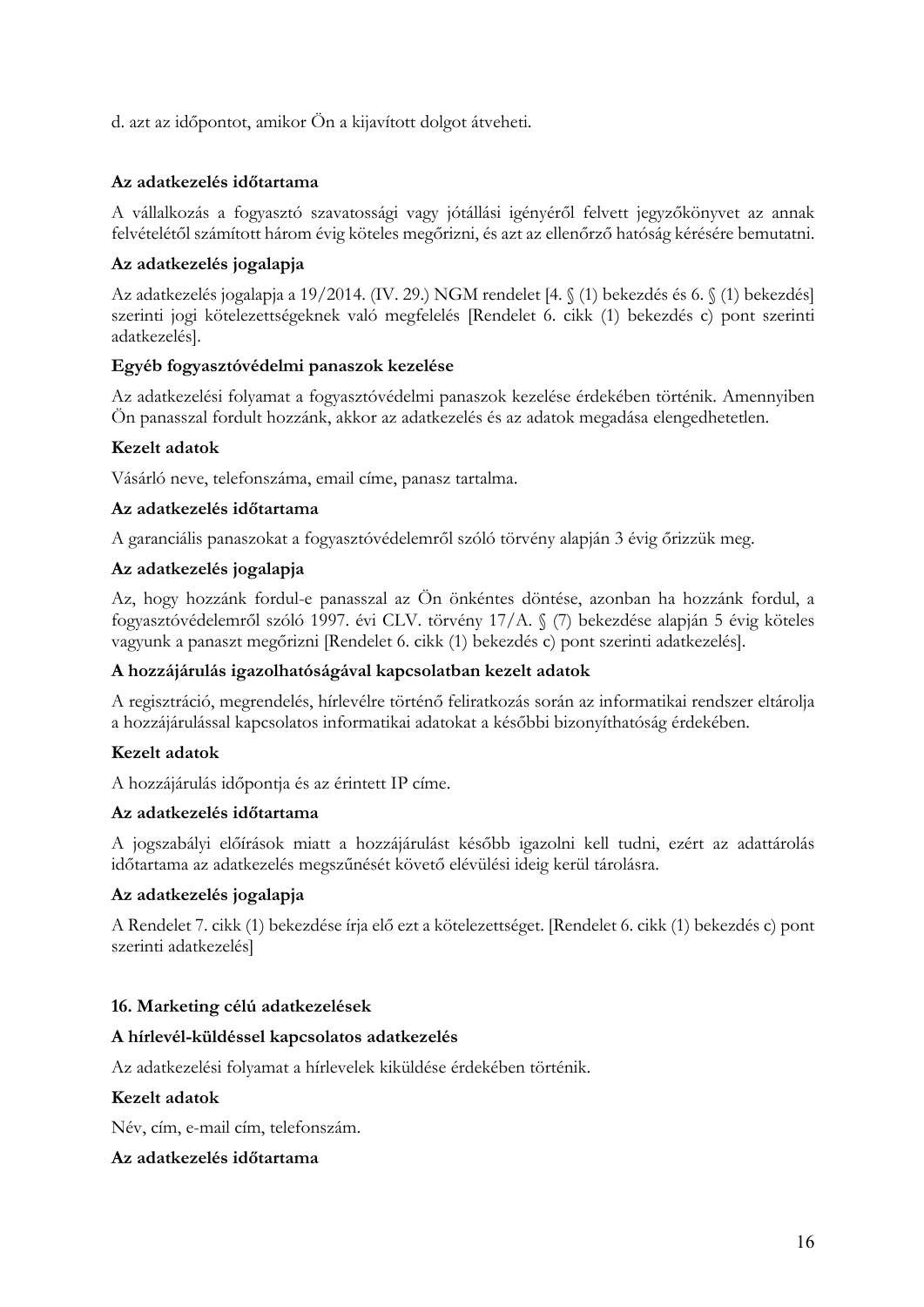Az érintett hozzájárulásának visszavonásáig.

# Az adatkezelés jogalapja

Az Ön önkéntes hozzájárulása, ami a hírlevélre történő feliratkozással ad meg az Adatkezelő számára [Rendelet 6. cikk (1) bekezdés a) pont szerinti adatkezelés]

# A személyre szabott reklámok küldésével és megjelenítésével kapcsolatos adatkezelés

Az adatkezelési folyamat az érintett érdeklődési körének megfelelő tartalmú reklámtartalom kiküldésének érdekében történik.

# Kezelt adatok

Név, cím, e-mail cím, telefonszám.

### Az adatkezelés időtartama

A hozzájárulásának visszavonásája.

# Az adatkezelés jogalapja

Az Ön önkéntes, külön hozzájárulása, amit az adatfelvétel során ad meg az Adatkezelő számára [Rendelet 6. cikk (1) bekezdés a) pont szerinti adatkezelés]

# Remarketing

Az adatkezelés mint remarketing tevékenység cookie-k segítségével valósul meg.

Kezelt adatok

A cookie tájékoztatóban meghatározott cookiek által kezelt adatok.

### Az adatkezelés időtartama

Az adott cookie adattárolási időtartama, bővebb információ a főbb szolgáltatóktól elérhető itt (egyebekben a remarketing tevékenységgel érintett szolgáltató oldalán:

# Google általános cookie tájékoztató:

https://www.google.com/policies/technologies/types/

#### Google Analitycs tájékoztató:

https://developers.google.com/analytics/devguides/collection/analyticsjs/cookie-usage?hl=hu

#### Facebook tájékoztató:

https://www.facebook.com/ads/preferences/?entry\_product=ad\_settings\_screen

# Az adatkezelés jogalapja

Az Ön önkéntes hozzájárulása, amit a honlap használatával ad meg az Adatkezelő számára [Rendelet 6. cikk (1) bekezdés a) pont szerinti adatkezelés].

# További adatkezelések

Amennyiben az Adatkezelő további adatkezelést kíván végezni, akkor előzetes tájékoztatatást nyújt az adatkezelés lényeges körülményeiről (adatkezelés jogszabályi háttere és jogalapja, az adatkezelés célja, a kezelt adatok köre, az adatkezelés időtartama). Tájékoztatjuk Önt arról, hogy a hatóságok törvényi felhatalmazáson alapuló, írásbeli adatkéréseit az Adatkezelőnek teljesítenie kell. Az Adatkezelő az adattovábbításokról az Infotv. 15. § (2)-(3) bekezdésével összhangban nyilvántartást vezet (mely hatóságnak, milyen személyes adatot, milyen jogalapon, mikor továbbított az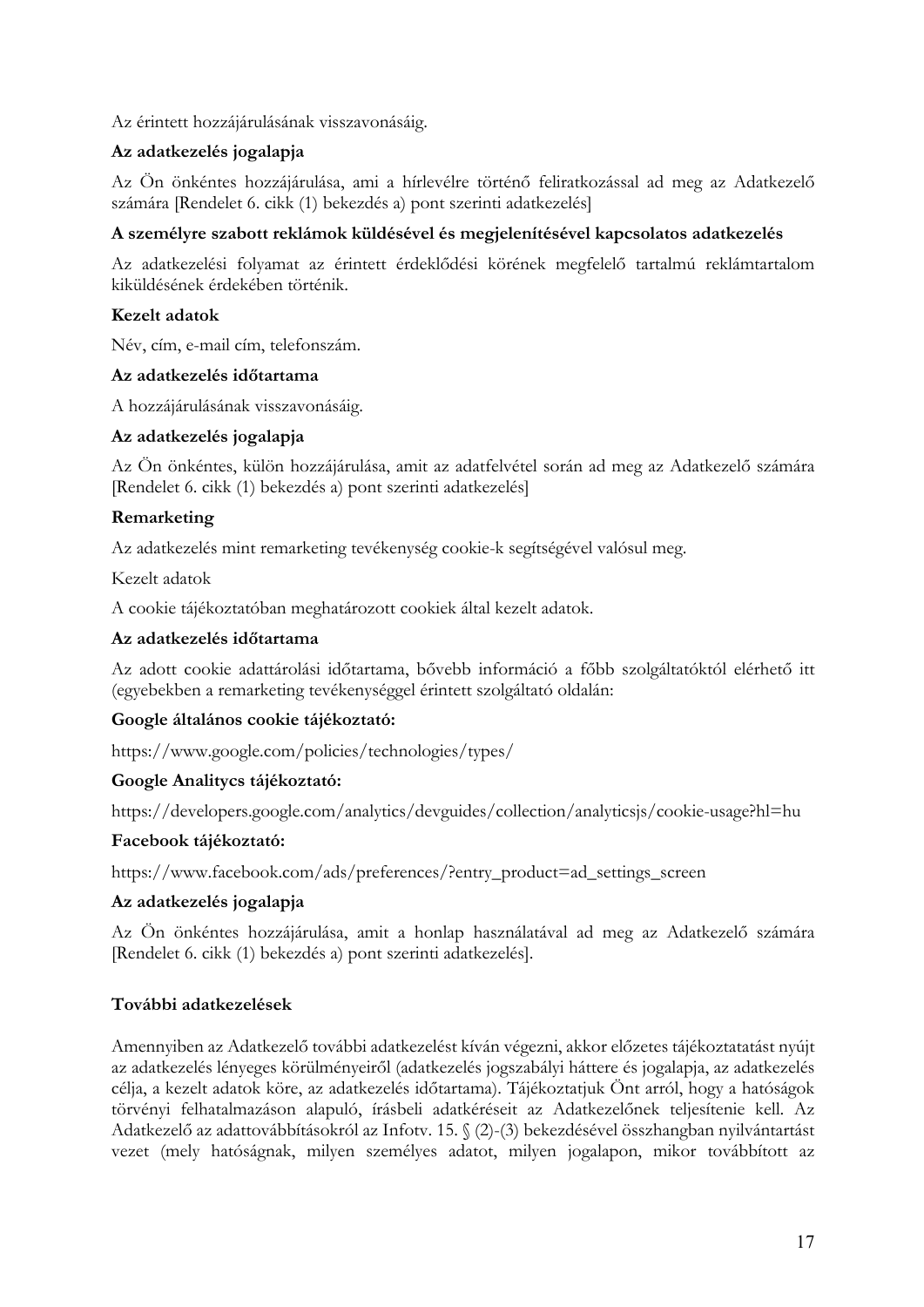Adatkezelő), amelynek tartalmáról kérésére az Adatkezelő tájékoztatást nyújt, kivéve, ha a tájékoztatását törvény kizárja.

# Adatkezelési tájékoztató módosítása

Az Adatkezelő fenntartja a jogot, hogy jelen adatkezelési tájékoztatót módosítsa. A honlap módosítás hatálybalépését követő használatával elfogadja a módosított adatkezelési tájékoztató.

# 17. Az adatkezelés során Önt megillető jogok

Az adatkezelés időtartamán belül Önt a Rendelet előírásai szerint az alábbi jogok illetik meg: a hozzájárulás visszavonásának joga személyes adatokhoz és az adatkezeléssel kapcsolatos információkhoz való hozzáférés helyesbítéshez való jog adatkezelés korlátozása, törléshez való jog tiltakozáshoz való jog hordozhatósághoz való jog. Amennyiben Ön a jogaival élni kíván, az az Ön azonosításával jár együtt, valamint az Adatkezelőnek Önnel szükségszerűen kommunikálnia kell. Ezért az azonosítás érdekében személyes adatok megadására lesz szükség (de az azonosítás csak olyan adaton alapulhat, amelyet Adatkezelő egyébként is kezel Önről), valamint az Adatkezelő email fiókjában elérhetőek lesz az Ön adatkezeléssel kapcsolatos panaszai a jelen tájékoztatóban, a panaszokkal kapcsolatban megjelölt időtartamon belül. Amennyiben Ön vásárlónk volt és panaszügyintézés, vagy garanciális ügyintézés érdekében szeretné magát azonosítani, az azonosításhoz kérjük adja meg rendelési azonosítóját is. Ennek felhasználásával Önt, mint vásárlót is be tudjuk azonosítani. Az adatkezeléssel kapcsolatos panaszokat legkésőbb 30 napon belül válaszolja meg Adatkezelő. A hozzájárulás visszavonásának joga Ön bármikor jogosult az adatkezeléshez adott hozzájárulást visszavonni, ilyen esetben a megadott adatokat rendszereinkből töröljük.

Kérjük azonban vegye figyelembe, hogy a még nem teljesített megrendelés esetén a visszavonás azzal a következménnyel járhat, hogy nem tudjuk Ön felé teljesíteni a kiszállítást.

Emellett, ha a vásárlás már megvalósult, a számviteli előírások alapján a számlázással kapcsolatos adatokat nem törölhetjük rendszereinkből, valamint ha Önnek tartozása áll fenn felénk, akkor a követelés behajtásával kapcsolatos jogos érdek alapján adatait a hozzájárulás visszavonása esetén is kezelhetjük.

# A személyes adatokhoz való hozzáférés

On jogosult arra, hogy az Adatkezelőtől visszajelzést kapjon arra vonatkozóan, hogy személyes adatainak kezelése folyamatban van-e, és ha adatkezelés folyamatban van, jogosult arra, hogy a kezelt személyes adatokhoz hozzáférést kapjon és a következő információkról az Adatkezelő tájékoztassa:

- · az adatkezelés céljai;
- az Önről kezelt személyes adatok kategóriái;  $\bullet$
- információ azon címzettekről vagy címzettek kategóriáiról, akikkel, illetve amelyekkel a  $\bullet$ személyes adatokat az Adatkezelő közölte vagy közölni fogja;
- · a személyes adatok tárolásának tervezett időtartama, vagy ha ez nem lehetséges, ezen időtartam meghatározásának szempontjai;
- az Ön azon joga, hogy kérelmezheti az Adatkezelőtől az Önre vonatkozó személyes ada- $\bullet$ tok helyesbítését, törlését vagy kezelésének korlátozását, és jogos érdeken alapuló adatkezelés esetén
- tiltakozhat az ilyen személyes adatok kezelése ellen;
- a felügyeleti hatósághoz címzett panasz benyújtásának joga;  $\bullet$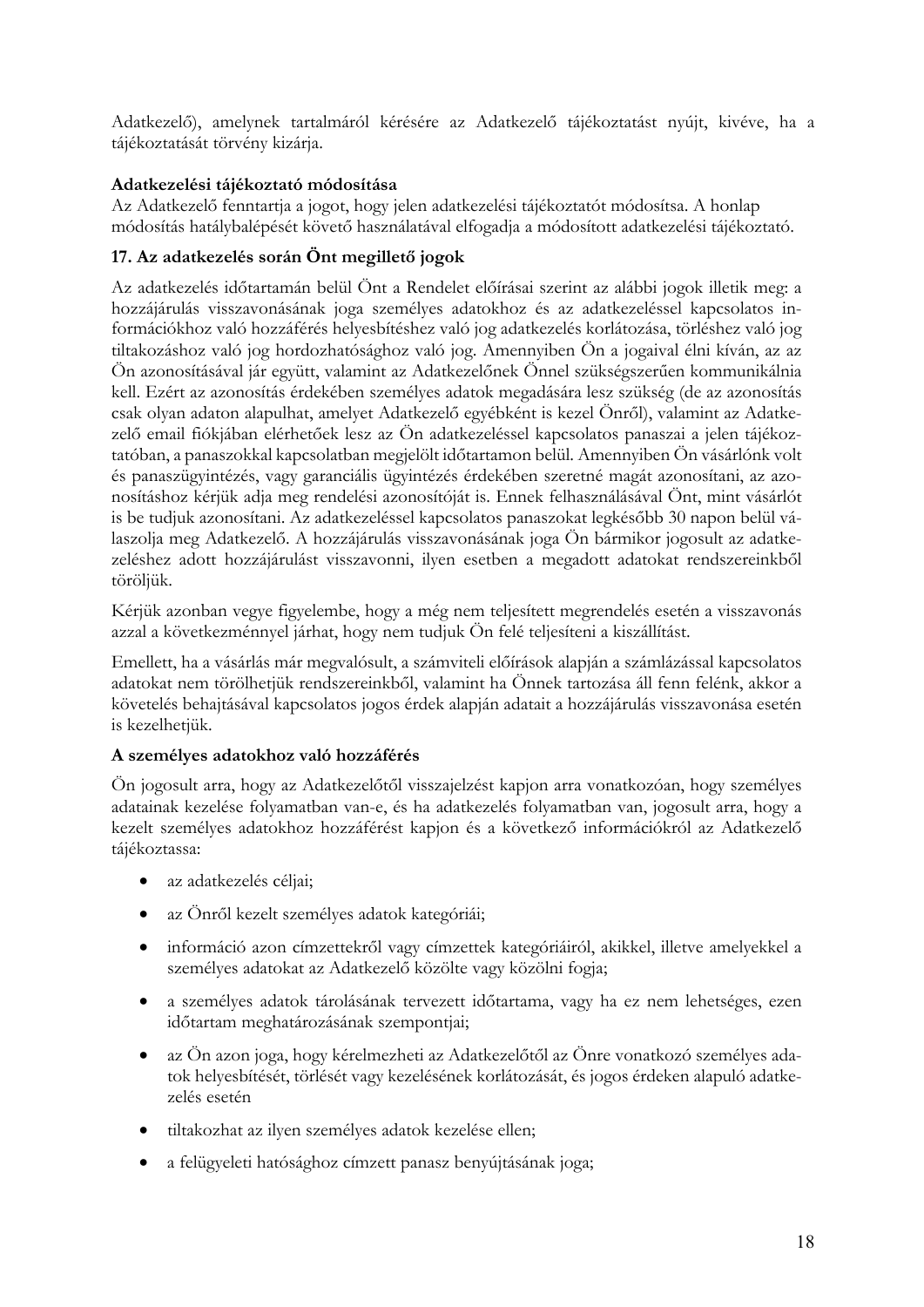• ha az adatokat nem Öntől gyűjtötték be, a forrásukra vonatkozó minden elérhető információ; az automatizált döntéshozatal tényéről (ha alkalmazott ilyen eljárás), ideértve a profilalkotást is, valamint legalább ezekben az esetekben az alkalmazott logikára és arra vonatkozóan érthető információkat, hogy az ilyen adatkezelés milyen jelentőséggel, és Önre nézve milyen várható következményekkel bír.

A jog gyakorlásának célja az adatkezelés jogszerűségének megállapítására és ellenőrzésére irányulhat, ezért többszöri tájékoztatás kérés esetén az Adatkezelő méltányos költségtérítést számolhat fel a tájékoztatás teljesítéséért cserébe.

A személyes adatokhoz való hozzáférést az Adatkezelő úgy biztosítja, hogy az Ön azonosítását követően emailben juttatja el Önhöz a kezelt személyes adatokat és az információkat.

Amennyiben regisztrációval rendelkezik, akkor a hozzáférést úgy biztosítjuk, hogy a felhasználói fiókjába belépve tudja az Önről kezelt személyes adatokat megtekinteni és ellenőrizni.

Kérjük, hogy kérelmében jelölje meg, hogy a személyes adatokhoz kér hozzáférést, vagy az adatkezeléssel kapcsolatos információkat kéri.

# Helyesbítéshez való jog

Ön jogosult arra, hogy kérésére az Adatkezelő késedelem nélkül helyesbítse az Önre vonatkozó pontatlan személyes adatokat.

# Adatkezelés korlátozásához való jog

Ön jogosult arra, hogy kérésére az Adatkezelő korlátozza az adatkezelést, ha az alábbiak valamelyike teljesül:

- Ön vitatja a személyes adatok pontosságát, ez esetben a korlátozás arra az időtartamra vonatkozik, amely lehetővé teszi, hogy az Adatkezelő ellenőrizze a személyes adatok pontosságát, ha a pontos adat azonnal megállapítható, akkor nem kerül sor a korlátozásra;

- az adatkezelés jogellenes, de Ön ellenzi az adatok törlését bármely okból (például azért, mert az Ön számára jogi igény érvényesítése miatt fontosak az adatok), ezért nem az adatok törlését kéri, hanem ehelyett kéri azok felhasználásának korlátozását;

- az Adatkezelőnek már nincs szüksége a személyes adatokra a megjelölt adatkezelés céljából, de Ön igényli azokat jogi igények előterjesztéséhez, érvényesítéséhez vagy védelméhez; vagy Ön tiltakozott az adatkezelés ellen, de Adatkezelő jogos érdeke is megalapozhatja az adatkezelést, ez esetben amíg megállapításra nem kerül, hogy az Adatkezelő jogos indokai elsőbbséget élvezneke az Ön jogos indokaival szemben, az adatkezelést korlátozni kell.

Ha az adatkezelés korlátozás alá esik, az ilyen személyes adatokat a tárolás kivételével csak az érintett hozzájárulásával, vagy jogi igények előterjesztéséhez, érvényesítéséhez vagy védelméhez, vagy más természetes vagy jogi személy jogainak védelme érdekében, vagy az Unió, illetve valamely tagállam fontos közérdekéből lehet kezelni. Adatkezelő az adatkezelés korlátozásának feloldásáról előzetesen (legalább a korlátozás feloldását megelőző 3 munkanappal) tájékoztatja Önt.

# Törléshez - elfeledtetéshez való jog

Ön jogosult arra, hogy az Adatkezelő indokolatlan késedelem nélkül törölje az Önre vonatkozó személyes adatokat, ha az alábbi indokok valamelyike fennáll:

-a személyes adatokra már nincs szükség abból a célból, amelyből azokat az Adatkezelő gyűjtötte vagy más módon kezelte;

- Ön visszavonja hozzájárulását és az adatkezelésnek nincs más jogalapja;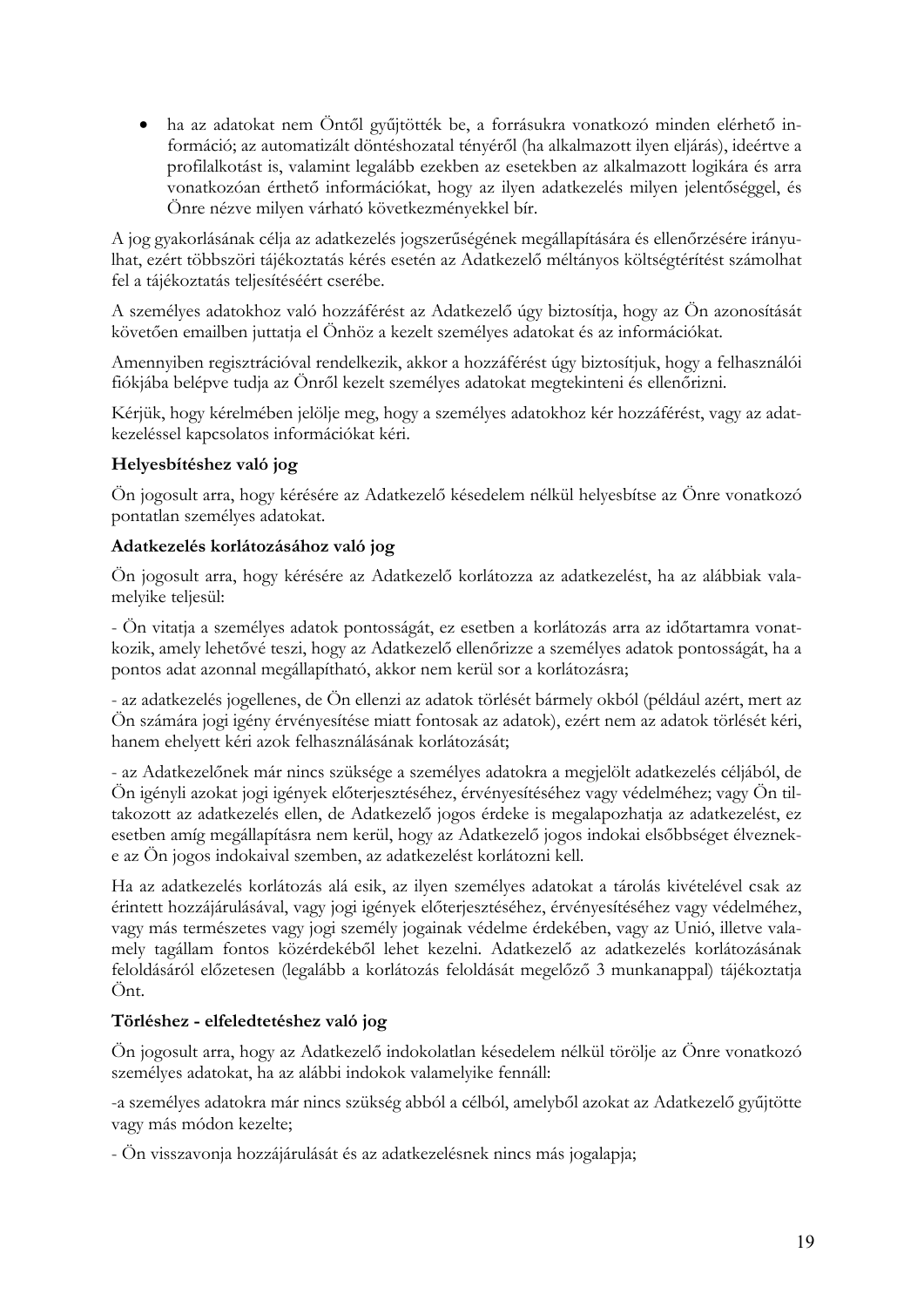- Ön tiltakozik a jogos érdeken alapuló adatkezelés ellen, és nincs elsőbbséget élvező jogszerű ok (azaz jogos érdek) az adatkezelésre, a személyes adatokat az Adatkezelő jogellenesen kezelte és ez a panasz alapján megállapítást nyert, a személyes adatokat az Adatkezelőre alkalmazandó uniós vagy tagállami jogban előírt jogi kötelezettség teljesítéséhez törölni kell.

Ha az Adatkezelő bármely jogszerű oknál fogya nyilvánosságra hozta az Önről kezelt személyes adatot, és bármely fent megjelölt okból törölni köteles azt, az elérhető technológia és a megvalósítás költségeinek figyelembevételével köteles megtenni az észszerűen elvárható lépéseket – ideértve technikai intézkedéseket – annak érdekében, hogy tájékoztassa az adatokat kezelő más adatkezelőket, hogy Ön kérelmezte a szóban forgó személyes adatokra mutató linkek vagy e személyes adatok másolatának, illetve másodpéldányának törlését. A törlés nem alkalmazandó, amennyiben az adatkezelés szükséges: a véleménynyilvánítás szabadságához és a tájékozódáshoz való jog gyakorlása céljából; a személyes adatok kezelését előíró, az adatkezelőre alkalmazandó uniós vagy tagállami jog szerinti kötelezettség teljesítése (ilyen eset a számlázás keretében megvalósuló adatkezelés, mivel a számla megőrzését jogszabály írja elő), illetve közérdekből vagy az adatkezelőre ruházott közhatalmi jogosítvány gyakorlása keretében végzett feladat végrehajtása céljából; jogi igények előterjesztéséhez, érvényesítéséhez, illetve védelméhez (pl.: ha az Adatkezelőnek Ön felé követelése áll fenn és azt még nem teljesítette, vagy fogyasztói, adatkezelési panasz intézése van folyamatban).

### Tiltakozáshoz való jog

Ön jogosult arra, hogy a saját helyzetével kapcsolatos okokból bármikor tiltakozzon személyes adatainak jogos érdeken alapuló kezelése ellen. Ebben az esetben az Adatkezelő a személyes adatokat nem kezelheti tovább, kivéve, ha az bizonyítja, hogy az adatkezelést olyan kényszerítő erejű jogos okok indokolják, amelyek elsőbbséget élveznek az Ön érdekeivel, jogaival és szabadságaival szemben, vagy amelyek jogi igények előterjesztéséhez, érvényesítéséhez vagy védelméhez kapcsolódnak. Ha a személyes adatok kezelése közvetlen üzletszerzés érdekében történik, Ön jogosult arra, hogy bármikor tiltakozzon az Önre vonatkozó személyes adatok e célból történő kezelése ellen, ideértve a profilalkotást is, amennyiben az a közvetlen üzletszerzéshez kapcsolódik. Ha Ön tiltakozik a személyes adatok közvetlen üzletszerzés érdekében történő kezelése ellen, akkor a személyes adatok a továbbiakban e célból nem kezelhetők.

# Hordozhatósághoz való jog

Amennyiben az adatkezelés automatizált módon valósul meg, vagy ha az adatkezelés az Ön önkéntes hozzájárulásán alapul, Önnek joga van arra, hogy kérje az Adatkezelőtől, hogy az Ön által az Adatkezelő részére megadott adatokat megkapja, amit az Adatkezelő xml, JSON, vagy csy formátumban bocsát az Ön rendelkezésére, ha ez technikailag megyalósítható, akkor kérheti, hogy az Adatkezelő az adatokat ebben a formában más adatkezelő számára továbbítsa. Automatizált döntéshozatal Ön jogosult arra, hogy ne terjedjen ki Önre az olyan, kizárólag automatizált adatkezelésen alapuló döntés hatálya (ideértve a profilalkotást is), amely Önre nézve joghatással járna vagy Önt hasonlóképpen jelentős mértékben érintené. Ezekben az esetekben az Adatkezelő köteles megfelelő intézkedéseket tenni az érintett jogainak, szabadságainak és jogos érdekeinek védelme érdekében, ideértve az érintettnek legalább azt a jogát, hogy az adatkezelő részéről emberi beavatkozást kérjen, álláspontját kifejezze, és a döntéssel szemben kifogást nyújtson be.

A fentiek nem alkalmazandóak abban az esetben, ha a döntés: Ön és az Adatkezelő közötti szerződés megkötése vagy teljesítése érdekében szükséges; meghozatalát az Adatkezelőre alkalmazandó olyan uniós vagy tagállami jog teszi lehetővé, amely Ön jogainak és szabadságainak, valamint jogos érdekeinek védelmét szolgáló megfelelő intézkedéseket is megállapít; vagy az Ön kifejezett hozzájárulásán alapul.

#### Adatvédelmi nyilvántartásba történő bejelentkezés